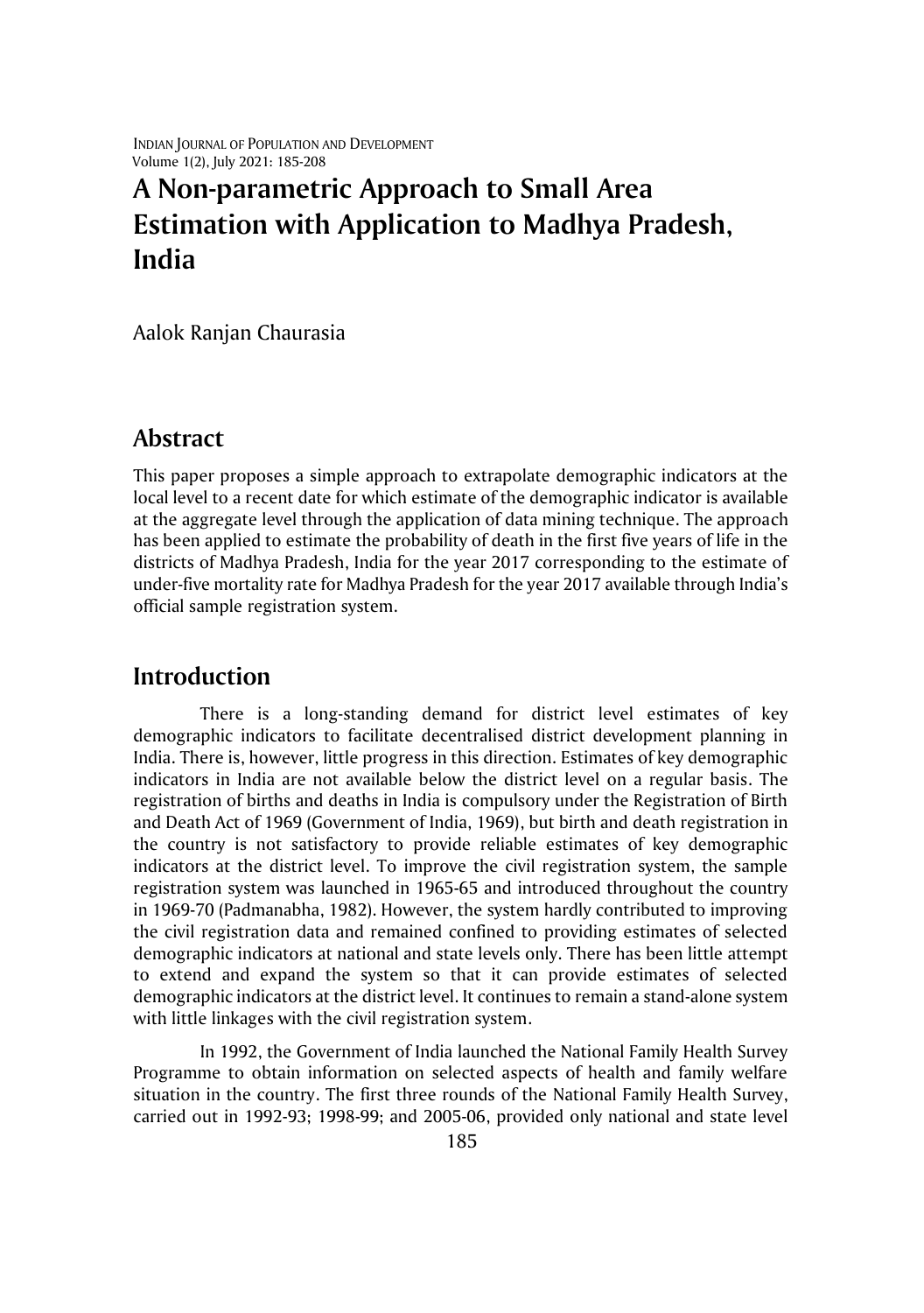information about the health and family welfare situation including estimates of some demographic indicators. Since the fourth round (2015-16), the survey has provided information related to health and family welfare situation at the district level also (Government of India, 2017). However, estimation of key demographic indicators at the district level could not be possible because of the small size of the sample of households surveyed at the district level, although there have been attempts to estimate demographic indicators at the district level from the data available through the survey.

The Government of India had also launched the district level rapid household survey under the Reproductive and Child Health Programme (Government of India, 2010). This survey could also not provide district level estimates of demographic indicators because of the very small size of the sample at the district level. This survey has now been discontinued. Another initiative taken by the Government of India to generate estimates of demographic indicators at the district level was the Annual Health Survey which was launched in 2010. This survey, however, was confined to selected states only, known as the Empowered Action Group (EAG) states, and was discontinued in 2013 (Rathi et al, 2018).

Given the weakness of the civil registration system and the limitations of the sample registration system and the National Family Health Survey, the only source for estimating demographic indicators below the state level in India is the decennial population census. The summary birth history data (SBH) collected during the decennial population census have been used to estimate selected indicators of fertility and mortality at the district level using indirect techniques of demographic estimation (Ahuja, no date; Bhat, 1996; Guilmoto and Rajan, 2001; 2002; 2013; Government of India, 1988; Government of India, 1989; Government of India, 1997; Kumar and Sathyanarayana, 2012; Rajan and Mohanchandran, 1998; Sharma and Choudhury, 2014). However, a major limitation in the use of census data in estimating demographic indicators at the district level is that these estimates are available at an interval of 10 years only.

The problem of estimating demographic indicators at the district level in India may be viewed as a problem of small area estimation. Small area estimation is related to estimating parameters of a sub-group of the population – a district is a sub-group of the state or the country. Different approaches have been suggested for small area estimation. These approaches can be divided into three categories: 1) direct surveybased estimation approach; 2) small area estimation using auxiliary information; and 3) small area estimation using regression-based models (Asian Development Bank, 2020). The direct survey-based estimation requires selecting a in each sub-population which is large enough to provide statistically reliable estimate of demographic indicators. The sample size requirement, in this approach, increases parabolically when estimates need to be disaggregated by gender, residence, social class, and other characteristics of the population. The small area estimation using auxiliary information, on the other hand, includes broad area ratio estimation and synthetic estimation. Broad area ratio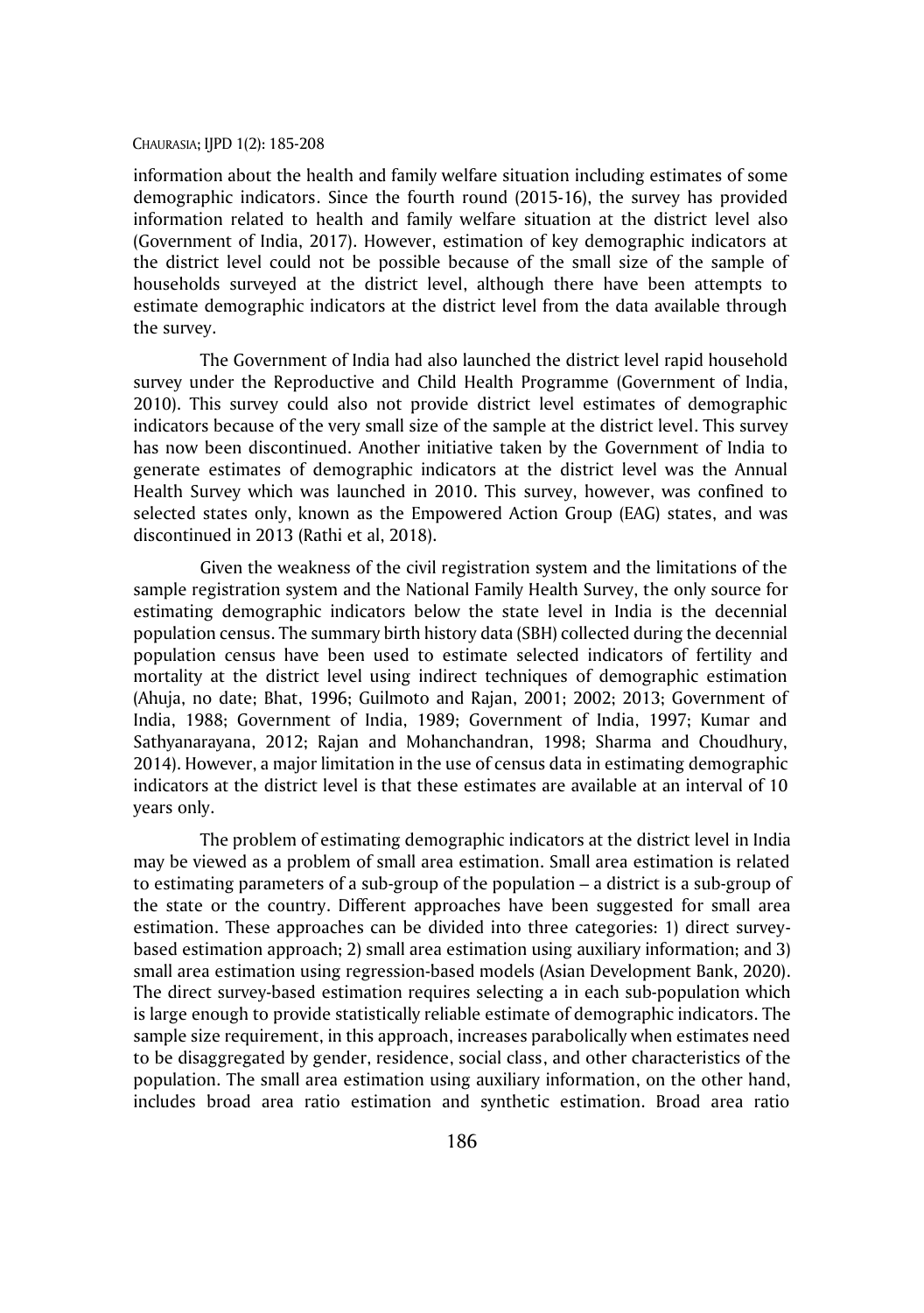#### NON-PARAMETRIC APPROACH TO SMALL AREA ESTIMATION

estimation is one of the simplest and most straightforward method of small area estimation. This approach uses direct estimate of the variable of interest for the population and the proportionate distribution of the population across sub-group which can be obtained from the population census (Australian Bureau of Statistics, 2006). Synthetic estimation procedure uses estimate of the variable of interest at some higher level of aggregation and the variable of interest for different sub-groups of the population and then scales these estimates in proportion to the variation across subgroups within the sub-population of interest. These estimates are not obtained directly from survey and hence are referred to as synthetic estimates (Purcell and Kish, 1979). Finally, regression-based models, include regression-synthetic, empirical best linear unbiased prediction (EBLUP), empirical Bayes, and the hierarchical Bayes techniques and approach suggested by Elbers et al (2003). This approach includes an error structure component that allows measurement of local variation among small areas. This approach can generate efficient estimates. The regression-based approach has become popular because it can handle complex cases such as cross-sectional and time-series data. Moreover, unlike synthetic and composite methods, estimates obtained through regression-based approach measures variability.

In this paper, we propose a non-parametric approach to estimate district level demographic indicators and apply the approach to estimate the probability of death in the first five-years of life in districts of Madhya Pradesh, India. The approach is based on the district level estimates of the probability of death in the first five years of life estimated from the summary birth history data from the decennial population census and the latest estimate of the probability of death in the first five years of life for Madhya Pradesh obtained from the official sample registration system of India. The approach is based on the assumption that the variation in demographic indicators across different mutually exclusive yet exhaustive population subgroups either at the aggregate level or at the lower level remains largely unchanged in the immediate future so that any change in the demographic indicator at the aggregate (state) level leads to corresponding change in the demographic indicator at the local (district) level. The approach, essentially, establishes the pattern of variation in the demographic indicator across districts within the state and across different population sub-groups within the district and assumes that this pattern remains largely unchanged during the intercensus period.

The paper is organised as follows. The next section of the paper describes the proposed method. The third section of the paper presents estimates of the probability of death in the first five years of life (*5q0*) for 12 mutually exclusive yet exhaustive population sub-groups in each district of Madhya Pradesh, India as derived from the data on children ever born and children surviving available through the 2011 population census using the indirect technique of child mortality estimation. These estimates have been used to establish the pattern of variation in *5q<sup>0</sup>* across districts in the state and across 12 mutually exclusive yet exhaustive population sub-groups within each district. The fourth section of the paper uses the pattern of variation in *5q<sup>0</sup>* so established to estimate *5q<sup>0</sup>* for the districts of the state for the year 2018 corresponding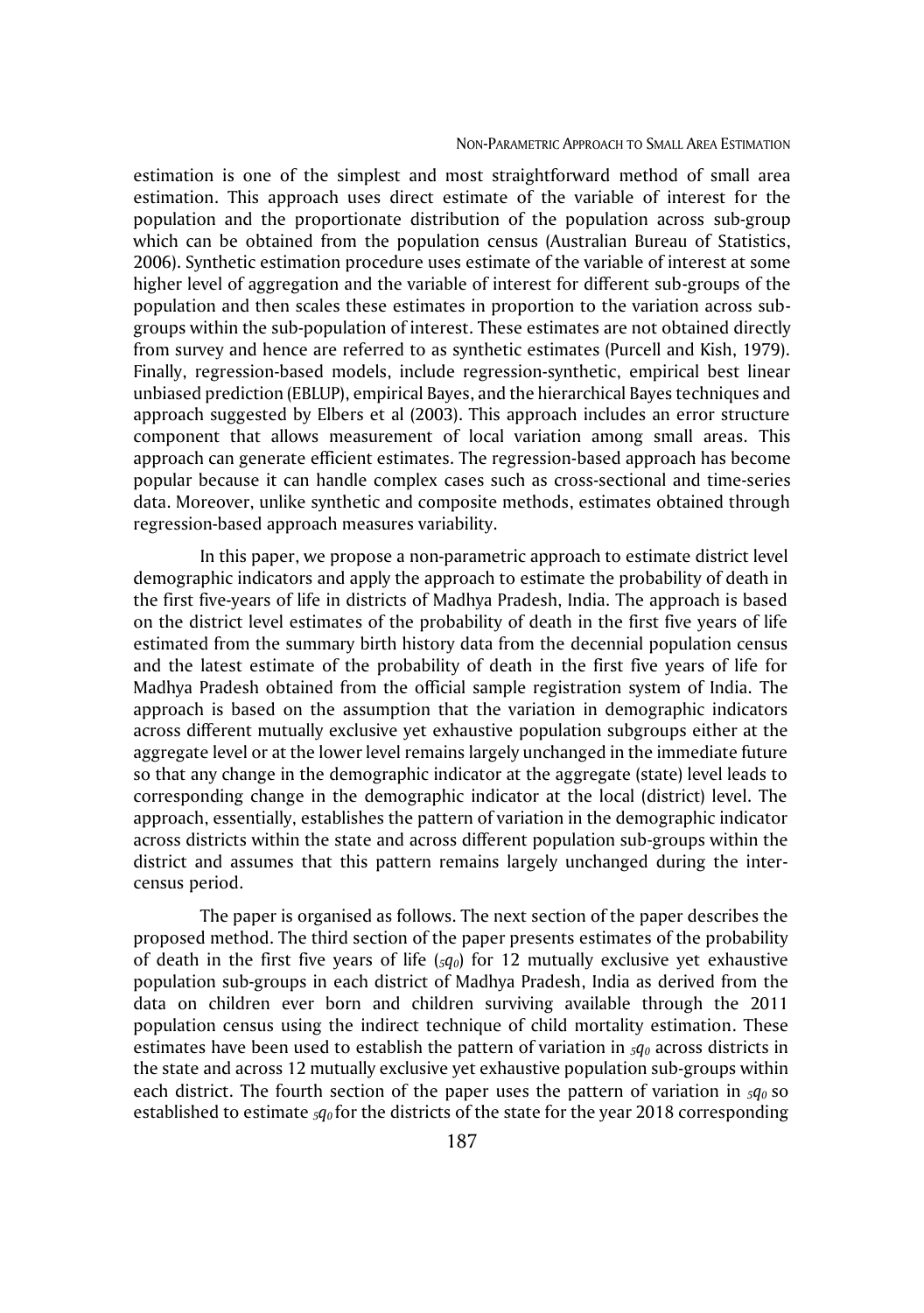to the estimate of *5q<sup>0</sup>* for Madhya Pradesh available through the sample registration system. The last section of the paper discusses the usefulness of the method proposed for estimating demographic indicators at the local level based on the estimate of the indicator available at the aggregate level.

# **The Method**

Suppose that the population of an administrative area (state in the present case), is divided into *r* sub-administrative areas (district in the present case) and the population in each district is divided into *c* mutually exclusive, yet exhaustive population sub-groups so that the entire population of the administrative area is divided into *k=r*\**c* mutually exclusive and exhaustive population sub-groups. Suppose also that the estimate of a given demographic indicator of interest, *d*, is available for each of the *k* mutually exclusive and exhaustive population sub-groups which can be organised in a matrix or a two-way table comprising of *r* rows (districts) and *c* columns so that  $d_{ij}$  represents the estimate of the indicator for the  $j<sup>th</sup>$  population sub-group of district *i*. This matrix or two-way table reflects the pattern of variation in the demographic indicator of interest across mutually exclusive and exhaustive population sub-groups.

The two-way table so constructed can be decomposed in absolute terms (additive decomposition) or in relative terms (multiplicative decomposition). In absolute terms, the value of the demographic indicator in sub-group *j* of the district *i* may be decomposed as

$$
d_{ij} = \mu + x_i + y_j + r_{ij} \text{ for all } i \text{ and } j. \tag{1}
$$

where  $x_i$  denotes the row or district effect,  $y_i$  denotes the column or population subgroup effect,  $r_{ij}$  is the residual term and  $\mu$  is the mean of  $d_{ij}$  over all *i* and *j*.

On the other hand, in relative terms, *dij* can be decomposed as

 $d_{ij} = \eta * \alpha_i * \beta_j * v_{ij}$  for all *i* and *j*. (2)

where  $\alpha_i$  is the row or district multiplier,  $\beta_i$  is the column or population subgroup multiplier, ν*ij* is the residuals multiplier and *η* is the geometric mean of *dij* over all *i* and *j*.

It may be noticed that multiplicative decomposition can be transformed into the additive decomposition through logarithmic transformation

$$
\ln(d_{ij}) = \ln(\eta) + \ln(\alpha_i) + \ln(\beta_j) + \ln(v_{ij})
$$
 for all *i* and *j*. (3)

The additive decomposition can be carried out through data mining techniques such as mean polish (Selvin, 2004) or median polish (Tukey, 1977) for examining the contribution of different factors in a multifactor model. The advantage of mean or median polish technique is that these techniques make no assumption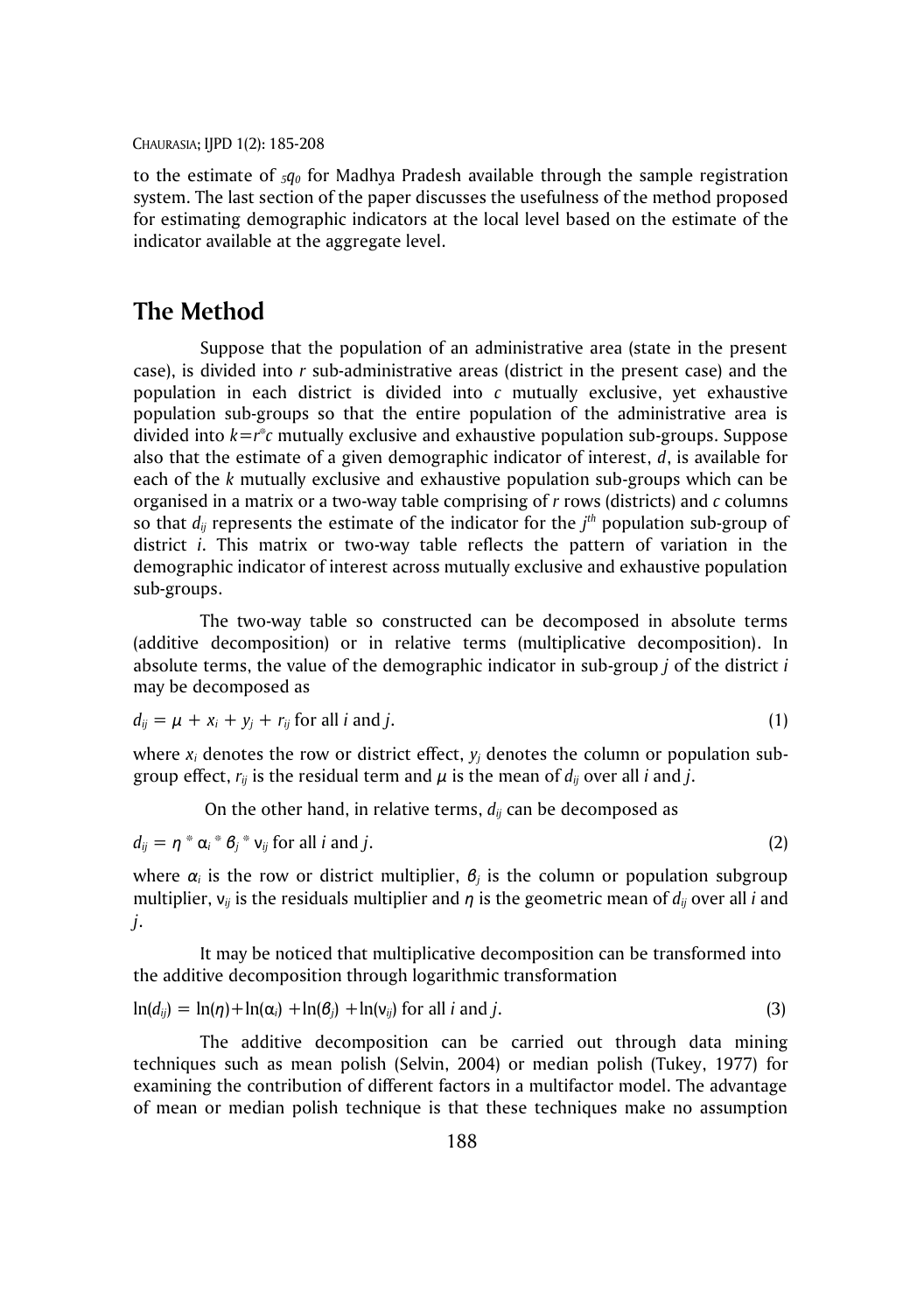about the underlying distribution of the data. The technique remains effective even when the data are rates or counts or any other data classified in a two-way table. Since the interest in the present paper is in finding the sub-administrative area (district) and population sub-group effects of the variation in the demographic indicator, the arithmetic mean is preferred over the median for polishing as arithmetic mean is based on all values in the distribution whereas median is based on the middle values of the distribution only. Moreover, since the population composition is not the same across the sub-administrative areas (districts) and across different population sub-groups within the same sub-administrative area, weighted mean should be used in place of simple mean to establish the underlying patterns of variation in the demographic indicator so that estimates of the demographic indicator for different population subgroups add up to the estimate of the demographic indicator for the whole population (Chaurasia, 2013).

If it is assumed that the row effect, column effect and the residual effect of the decomposition remain unchanged over time, then a change in the grand mean *μ* or the aggregate (state) level value of the demographic indicator leads to a new value of *dij* for all values of *i* and *j*. In other words, if the aggregate level estimate of the demographic indicator changes from  $\mu_1$  to  $\mu_2$  over time, then the new estimate of the demographic indicator, *dij2*, for population sub-group *j* of district *i* may be obtained as

$$
d_{ij2} = \mu_2 + x_i + y_j + r_{ij} \text{ for all } i \text{ and } j \tag{4}
$$

if the decomposition is additive, or

$$
\ln(d_{ij2}) = \ln(\eta_2) + \ln(\alpha_i) + \ln(\beta_j) + \ln(v_{ij})
$$
 for all *i* and *j* (5)

if the decomposition is multiplicative. Once estimates of the demographic indicator for different population sub-groups are obtained corresponding to the aggregate (state) level estimate, the estimate of the demographic indicator of interest for the district *i* at the recent date, *di2*, may be obtained as the weighted average of the estimates of the demographic indicator of interest for mutually exclusive population sub-groups within each district. In other words

$$
d_{i2} = \sum_{j=1}^{c} w_{ij} * d_{ij2}
$$
 (6)

if the additive decomposition is used or

$$
\ln(d_{i2}) = \sum_{j=1}^{c} w_{ij} * \ln(d_{ij2})
$$
\n(7)

if the multiplicative decomposition is used for establishing the pattern of variation in the demographic indicator across mutually exclusive yet exhaustive population subgroups. Here, *wij* is the weight assigned for the population sub-group *j* in district *i*. In case of the estimation of demographic indicators, the multiplicative decomposition is preferred over the additive decomposition because the change in demographic indicators is not linear. The pace of decrease in demographic indicators slows down with the improvement in demographic indicators as all demographic indicators have an upper limit.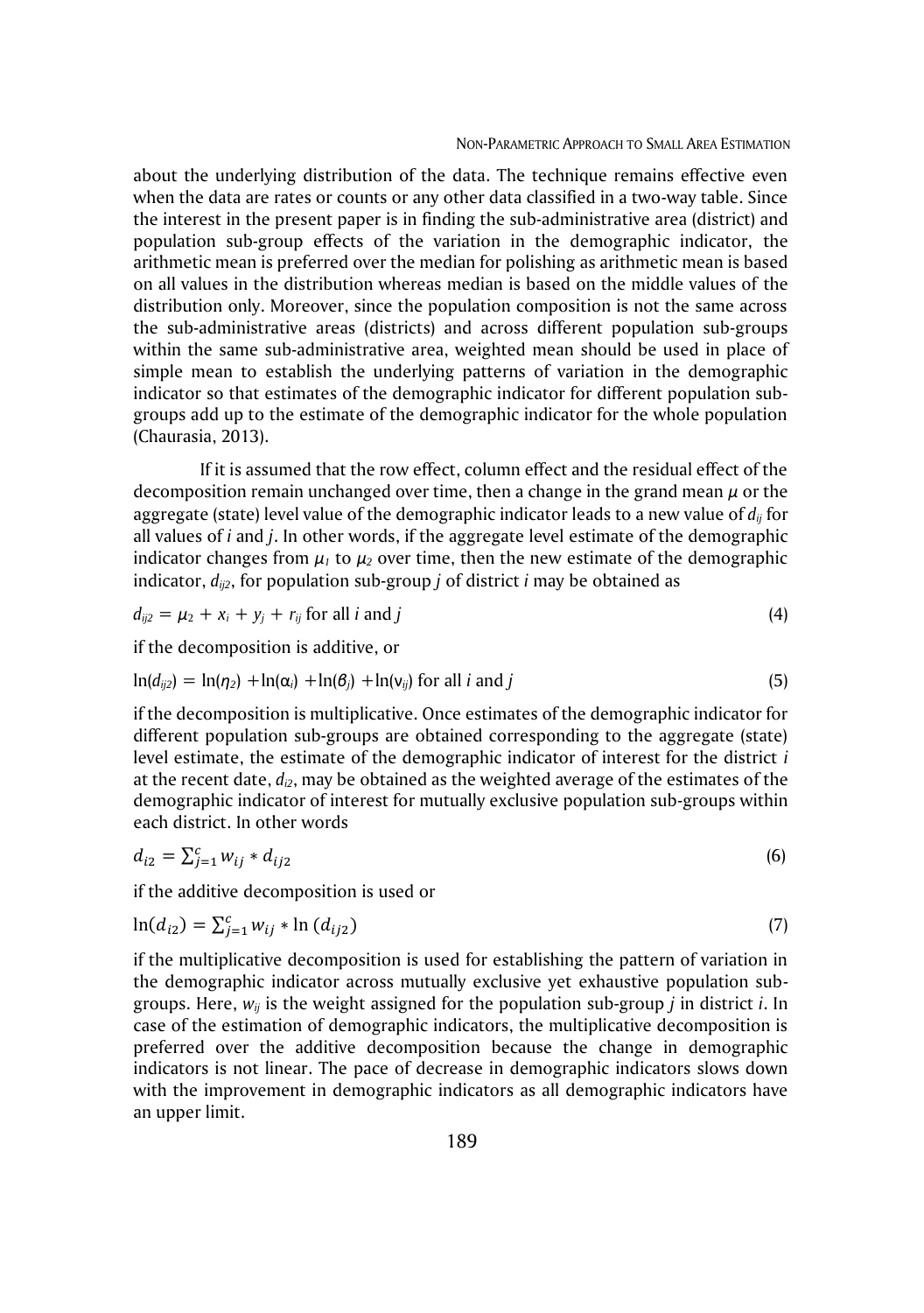#### Under-five Mortality in Madhya Pradesh, India

We have applied the above approach to obtain estimates of the probability of death in the first five years of life (*5qo*) for the districts (local level) of Madhya Pradesh, India for the year 2017 which correspond to the latest estimate of *5q<sup>o</sup>* for Madhya Pradesh (aggregate level) available through India's official sample registration system. According to sample registration system, *5q<sup>o</sup>* in Madhya Pradesh is the highest amongst states and Union Territories of the country (Government of India, 2020). We first estimate *5q<sup>o</sup>* for 12 mutually exclusive and exhaustive population subgroups as classified in table 1 for 50 districts of the state from the summary birth history data available from the 2011 population census and using the indirect technique of child mortality estimation (Moultrie et al, 2014). These estimates are presented in table 2. The table also presents district level estimates of *5q<sup>0</sup>* obtained as the weighted average of *5q<sup>0</sup>* for the 12 mutually exclusive population subgroups in each district. The proportionate distribution of the live births across the 12 mutually exclusive population sub-groups in each district obtained from the 2011 population census has been used as weight for calculating the district estimate of *<sup>5</sup>q0*. The weighted average of the district level  $5q<sub>0</sub>$ , then, gives the estimate of  $5q<sub>0</sub>$  for the whole state. According to this exercise, *5q<sup>0</sup>* for Madhya Pradesh is estimated to be 0.097 around the year 2005. On the other hand, *5q<sup>o</sup>* for Madhya Pradesh in 2005-06 is estimated to be 94 under five deaths for every 1000 live births based on the National Family Health Survey 2005-06 (Government of India, 2017). This shows that estimate of *5q<sup>0</sup>* obtained from the summary birth history data of 2011 population census is a close approximation of the estimate of *5q<sup>o</sup>* obtained from the full birth history data collected during the National Family Health Survey 2005-06.

| <b>Mutually CACIUSIVE POPULATION SUD-GIOUPS IN A UISTICE</b><br>Social class |      | Rural       |             | Urban       |
|------------------------------------------------------------------------------|------|-------------|-------------|-------------|
|                                                                              | Male | Female      | Male        | Female      |
| <b>Scheduled Castes</b>                                                      | SCRM | <b>SCRF</b> | <b>SCUM</b> | <b>SCUF</b> |
| <b>Scheduled Tribes</b>                                                      | STRM | <b>STRF</b> | <b>STUM</b> | <b>STUF</b> |
| Other Castes                                                                 | OCRM | OCRF        | OCUM        | OCUF        |

Table 1

Mutually exclusive population sub-groups in a district

Table 3 presents results of the multiplicative decomposition analysis of the variation in *5q<sup>0</sup>* across 600 mutually exclusive and exhaustive population sub-groups in Madhya Pradesh (50 districts x 12 sub-groups). The table provides estimates of overall or grand mean or common multiplier, row or district multiplier, column or population sub-group multiplier and residual multiplier for each of the 600 mutually exclusive population sub-groups. Based on table 3, *<sup>5</sup>q<sup>0</sup>* in any mutually exclusive population subgroup of the any district can be obtained by multiplying the grand mean or common multiplier by the row or district multiplier, column or population sub-group multiplier and the residual multiplier specific to the mutually exclusive population sub-group and the district. For example, *5q<sup>0</sup>* in male Scheduled Castes children living in the rural areas of district Alirajpur of the state can be estimated as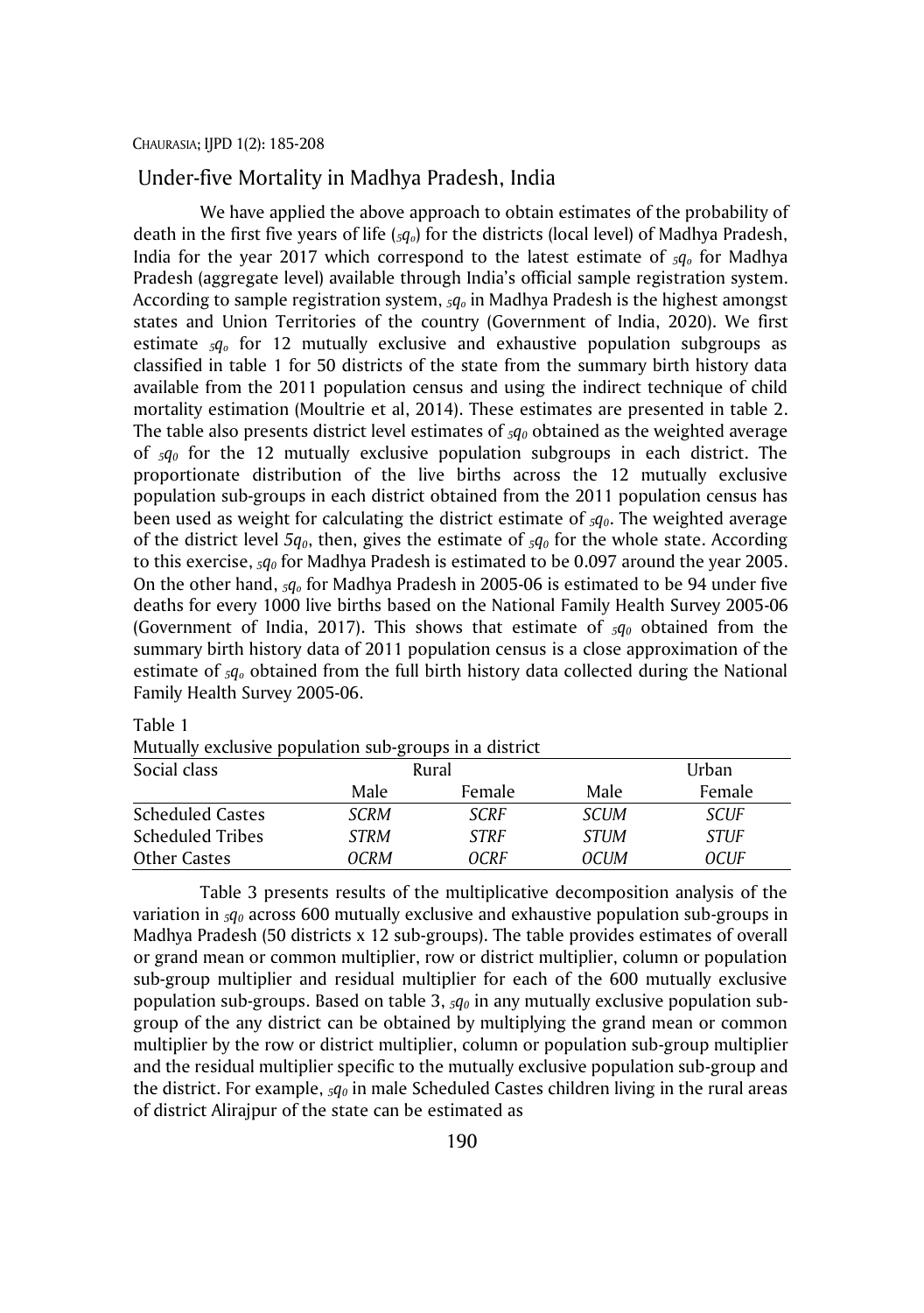#### $0.114=(\eta=0.097)^*(\alpha_i=0.969)^*(\beta_i=1.110)^*(v_{ij}=1.091).$

In other words, the difference in *5q0* between district Alirajpur and Madhya Pradesh can be explained in terms of district effect or row multiplier, sub-group effect or column multiplier and the residual effect that is specific to the district and the subgroup of the population. In the same manner, the difference between the district *<sup>5</sup>q<sup>0</sup>* and the state *5q0* can be explained.



Figure 1: Estimates of 5qo for districts of Madhya Pradesh, based on SBH data from 2011 population census (Circa 2005). Source: Author

Table 3 can be used for estimating *5q<sup>0</sup>* for different mutually exclusive and exhaustive population sub-groups in each district at a recent date if the estimate of the grand mean or common multiplier for the recent date is known and if it is assumed that the district or row multiplier, sub-group or column multiplier and the residual multiplier remain unchanged. It may be noticed that the grand mean or the common multiplier is a close approximation of *5q<sup>0</sup>* for the state as a whole. According to the official sample registration system of the country, *5q<sup>o</sup>* in Madhya Pradesh was around 0.056 in the year 2017 (Government of India, *no date*). Using the ratio between the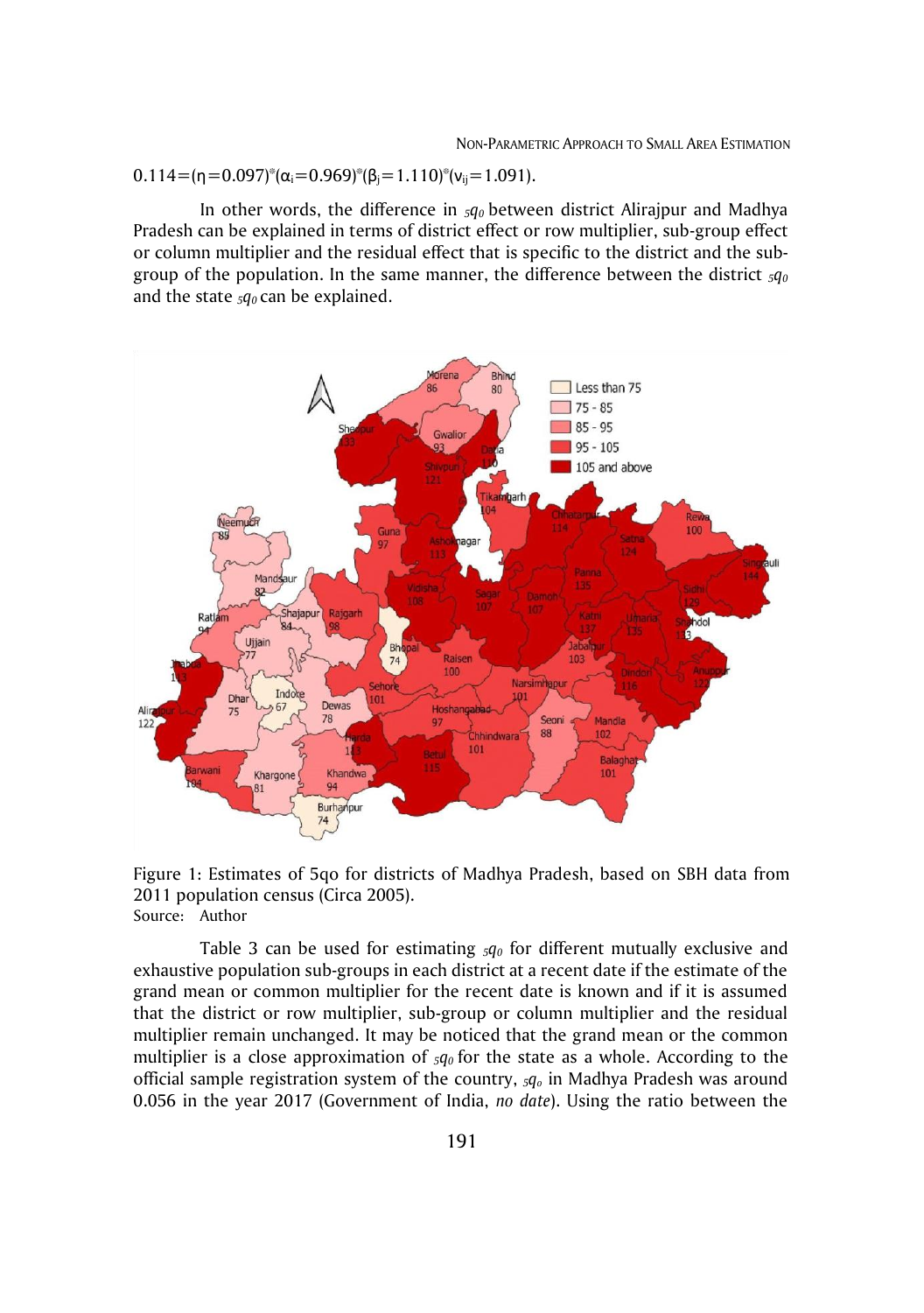grand mean or common multiplier of table 3 and *5q<sup>0</sup>* for Madhya Pradesh obtained from the 2011 population census, a *5q<sup>0</sup>* of 0.056 in the state in the year 2017 is equivalent to a grand mean or common multiplier of 0.054. Replacing the grand mean or common multiplier of table 3 by 0.54 and making necessary calculations yield estimates of *5q<sup>0</sup>* for each of the 600 mutually exclusive yet exhaustive population sub-groups in the state (12 mutually exclusive population sub-groups in each district and 50 districts in the state). These estimates are presented in table 4. These estimates are based on the assumption that the variation in  $_5q_0$  across the 600 mutually exclusive population subgroups in the state as revealed through the 2011 population census remains largely the same. Finally, the weighted average of *5q<sup>0</sup>* in different mutually exclusive and exhaustive population sub-groups in a district gives the estimate of *5q<sup>0</sup>* for the district at the recent date which correspond to the estimated of *5q<sup>0</sup>* for the state as a whole as obtained from the sample registration system. The district level estimates of *5q<sup>0</sup>* for the year 2017, so obtained are presented in figure 2. The *5q<sup>0</sup>* in the state varies from 0.038 in district Indore to 0.081 in district Singrauli of the state. In 7 districts of the state, *5q<sup>0</sup>* is estimated to be more than 0.070.



Figure 2: Estimates of 5qo in districts of Madhya Pradesh, circa 2017. Source: Author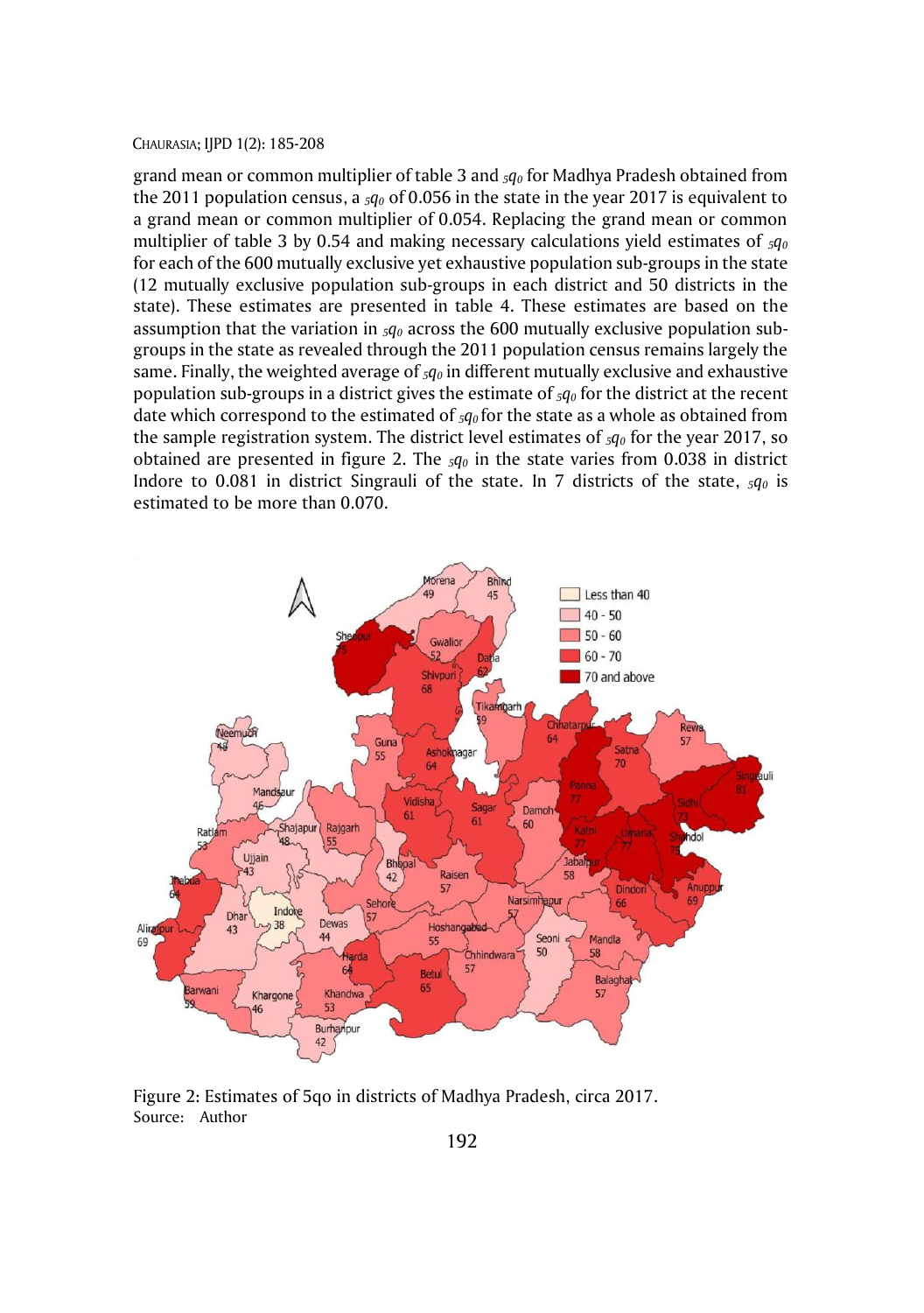District Rural Urban Scheduled Castes Scheduled Tribes Other Castes Scheduled Castes Scheduled Tribes Other Castes Male Female Male Female Male Female Male Female Male Female Male Female Madhya Pradesh 0.112 0.119 0.130 0.124 0.093 0.094 0.089 0.087 0.099 0.095 0.075 0.070 Alirajpur 0.114 0.108 0.135 0.122 0.081 0.086 0.046 0.053 0.075 0.058 0.034 0.055 Anuppur 0.136 0.133 0.139 0.125 0.128 0.107 0.116 0.110 0.132 0.104 0.093 0.082 Ashoknagar 0.131 0.133 0.168 0.182 0.095 0.104 0.109 0.097 0.103 0.132 0.079 0.083 Balaghat 0.119 0.101 0.127 0.112 0.107 0.089 0.086 0.078 0.086 0.061 0.086 0.066 Barwani 0.099 0.099 0.118 0.105 0.092 0.083 0.070 0.076 0.083 0.072 0.064 0.053 Betul 0.117 0.105 0.144 0.133 0.101 0.088 0.091 0.077 0.109 0.114 0.087 0.075 Bhind 0.080 0.098 0.115 0.139 0.068 0.087 0.079 0.101 0.043 0.092 0.069 0.086 Bhopal 0.109 0.126 0.119 0.117 0.092 0.085 0.075 0.066 0.066 0.070 0.066 0.067 Burhanpur 0.065 0.054 0.099 0.096 0.059 0.074 0.062 0.055 0.079 0.055 0.054 0.059 Chhatarpur 0.132 0.140 0.158 0.179 0.104 0.113 0.107 0.108 0.120 0.134 0.089 0.090 Chhindwara 0.103 0.097 0.133 0.119 0.097 0.085 0.080 0.065 0.085 0.083 0.065 0.062 Damoh 0.120 0.134 0.130 0.128 0.096 0.108 0.090 0.097 0.092 0.131 0.077 0.072 Datia 0.121 0.128 0.145 0.172 0.101 0.105 0.122 0.129 0.131 0.088 0.108 0.097 Dewas 0.091 0.096 0.099 0.110 0.067 0.070 0.067 0.071 0.077 0.080 0.059 0.056 Dhar 0.078 0.073 0.085 0.086 0.060 0.061 0.064 0.059 0.062 0.066 0.055 0.059 Dindori 0.157 0.144 0.123 0.112 0.109 0.106 0.171 0.049 0.151 0.103 0.092 0.077 Guna 0.098 0.118 0.129 0.140 0.084 0.095 0.071 0.094 0.110 0.131 0.074 0.070 Gwalior 0.102 0.112 0.158 0.168 0.077 0.097 0.099 0.090 0.108 0.146 0.091 0.080 Harda 0.104 0.122 0.142 0.155 0.096 0.099 0.069 0.071 0.122 0.086 0.079 0.065 Hoshangabad 0.119 0.128 0.143 0.126 0.086 0.086 0.090 0.114 0.075 0.072 0.074 0.063

Table 2: Estimates of *5q<sup>0</sup>* in different mutually exclusive and exhaustive population sub-groups in districts of Madhya Pradesh based on 2011 population census.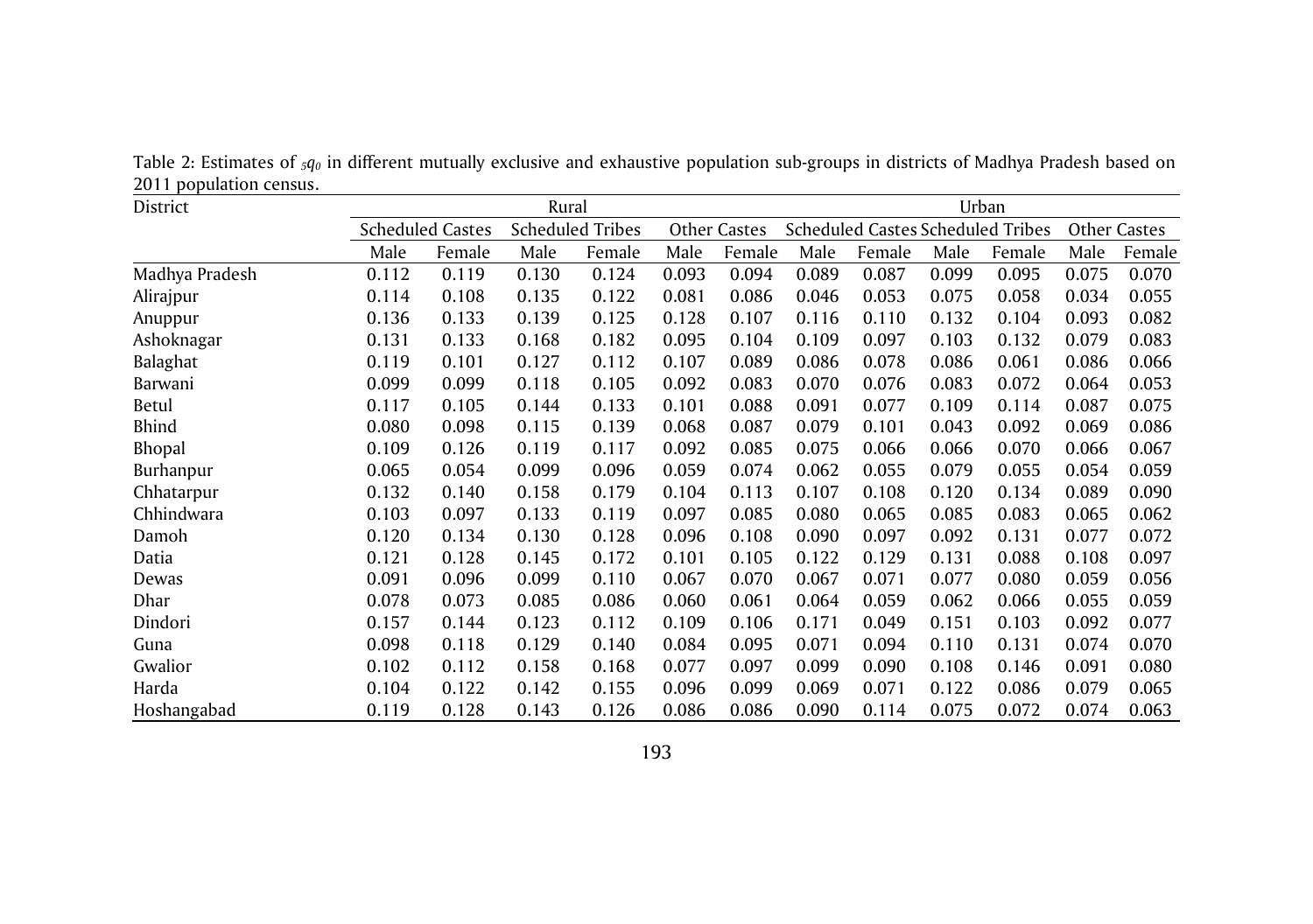| District    |       |                         | Rural |                         |       |              |       |        |       | Urban                                    |       |              |
|-------------|-------|-------------------------|-------|-------------------------|-------|--------------|-------|--------|-------|------------------------------------------|-------|--------------|
|             |       | <b>Scheduled Castes</b> |       | <b>Scheduled Tribes</b> |       | Other Castes |       |        |       | <b>Scheduled Castes Scheduled Tribes</b> |       | Other Castes |
|             | Male  | Female                  | Male  | Female                  | Male  | Female       | Male  | Female | Male  | Female                                   | Male  | Female       |
| Indore      | 0.073 | 0.067                   | 0.080 | 0.078                   | 0.060 | 0.058        | 0.073 | 0.066  | 0.078 | 0.073                                    | 0.072 | 0.063        |
| Jabalpur    | 0.130 | 0.120                   | 0.147 | 0.133                   | 0.107 | 0.093        | 0.110 | 0.099  | 0.129 | 0.131                                    | 0.094 | 0.077        |
| Jhabua      | 0.064 | 0.072                   | 0.121 | 0.117                   | 0.079 | 0.076        | 0.094 | 0.050  | 0.071 | 0.065                                    | 0.077 | 0.055        |
| Katni       | 0.141 | 0.133                   | 0.178 | 0.170                   | 0.130 | 0.120        | 0.116 | 0.120  | 0.165 | 0.129                                    | 0.100 | 0.077        |
| Khandwa     | 0.088 | 0.096                   | 0.116 | 0.120                   | 0.081 | 0.082        | 0.072 | 0.069  | 0.083 | 0.069                                    | 0.063 | 0.054        |
| Khargone    | 0.088 | 0.085                   | 0.094 | 0.088                   | 0.075 | 0.072        | 0.076 | 0.049  | 0.076 | 0.071                                    | 0.057 | 0.052        |
| Mandla      | 0.094 | 0.090                   | 0.114 | 0.100                   | 0.114 | 0.096        | 0.079 | 0.046  | 0.101 | 0.055                                    | 0.071 | 0.056        |
| Mandsaur    | 0.106 | 0.102                   | 0.118 | 0.102                   | 0.084 | 0.077        | 0.068 | 0.075  | 0.078 | 0.046                                    | 0.056 | 0.055        |
| Morena      | 0.082 | 0.119                   | 0.131 | 0.142                   | 0.072 | 0.097        | 0.084 | 0.101  | 0.042 | 0.099                                    | 0.067 | 0.081        |
| Narsimhapur | 0.113 | 0.110                   | 0.133 | 0.123                   | 0.105 | 0.091        | 0.089 | 0.085  | 0.110 | 0.075                                    | 0.075 | 0.069        |
| Neemuch     | 0.105 | 0.094                   | 0.148 | 0.128                   | 0.082 | 0.079        | 0.080 | 0.071  | 0.100 | 0.111                                    | 0.068 | 0.057        |
| Panna       | 0.147 | 0.162                   | 0.178 | 0.174                   | 0.120 | 0.118        | 0.118 | 0.132  | 0.125 | 0.169                                    | 0.077 | 0.064        |
| Raisen      | 0.121 | 0.119                   | 0.136 | 0.132                   | 0.090 | 0.091        | 0.100 | 0.093  | 0.102 | 0.116                                    | 0.077 | 0.070        |
| Rajgarh     | 0.115 | 0.121                   | 0.119 | 0.103                   | 0.095 | 0.097        | 0.090 | 0.090  | 0.084 | 0.077                                    | 0.079 | 0.077        |
| Ratlam      | 0.114 | 0.109                   | 0.117 | 0.117                   | 0.088 | 0.080        | 0.071 | 0.083  | 0.085 | 0.103                                    | 0.068 | 0.057        |
| Rewa        | 0.112 | 0.124                   | 0.144 | 0.150                   | 0.084 | 0.082        | 0.110 | 0.101  | 0.139 | 0.151                                    | 0.072 | 0.078        |
| Sagar       | 0.130 | 0.137                   | 0.149 | 0.140                   | 0.095 | 0.096        | 0.105 | 0.107  | 0.136 | 0.184                                    | 0.091 | 0.088        |
| Satna       | 0.135 | 0.142                   | 0.178 | 0.180                   | 0.109 | 0.115        | 0.125 | 0.106  | 0.168 | 0.150                                    | 0.074 | 0.076        |
| Sehore      | 0.127 | 0.121                   | 0.131 | 0.129                   | 0.092 | 0.086        | 0.111 | 0.101  | 0.093 | 0.075                                    | 0.081 | 0.080        |
| Seoni       | 0.095 | 0.093                   | 0.096 | 0.088                   | 0.090 | 0.084        | 0.092 | 0.060  | 0.097 | 0.063                                    | 0.076 | 0.060        |
| Shahdol     | 0.137 | 0.135                   | 0.163 | 0.146                   | 0.129 | 0.122        | 0.097 | 0.076  | 0.109 | 0.116                                    | 0.069 | 0.067        |
| Shajapur    | 0.099 | 0.108                   | 0.093 | 0.098                   | 0.081 | 0.081        | 0.093 | 0.086  | 0.065 | 0.056                                    | 0.062 | 0.066        |
| Sheopur     | 0.111 | 0.145                   | 0.192 | 0.194                   | 0.104 | 0.107        | 0.117 | 0.118  | 0.131 | 0.165                                    | 0.077 | 0.096        |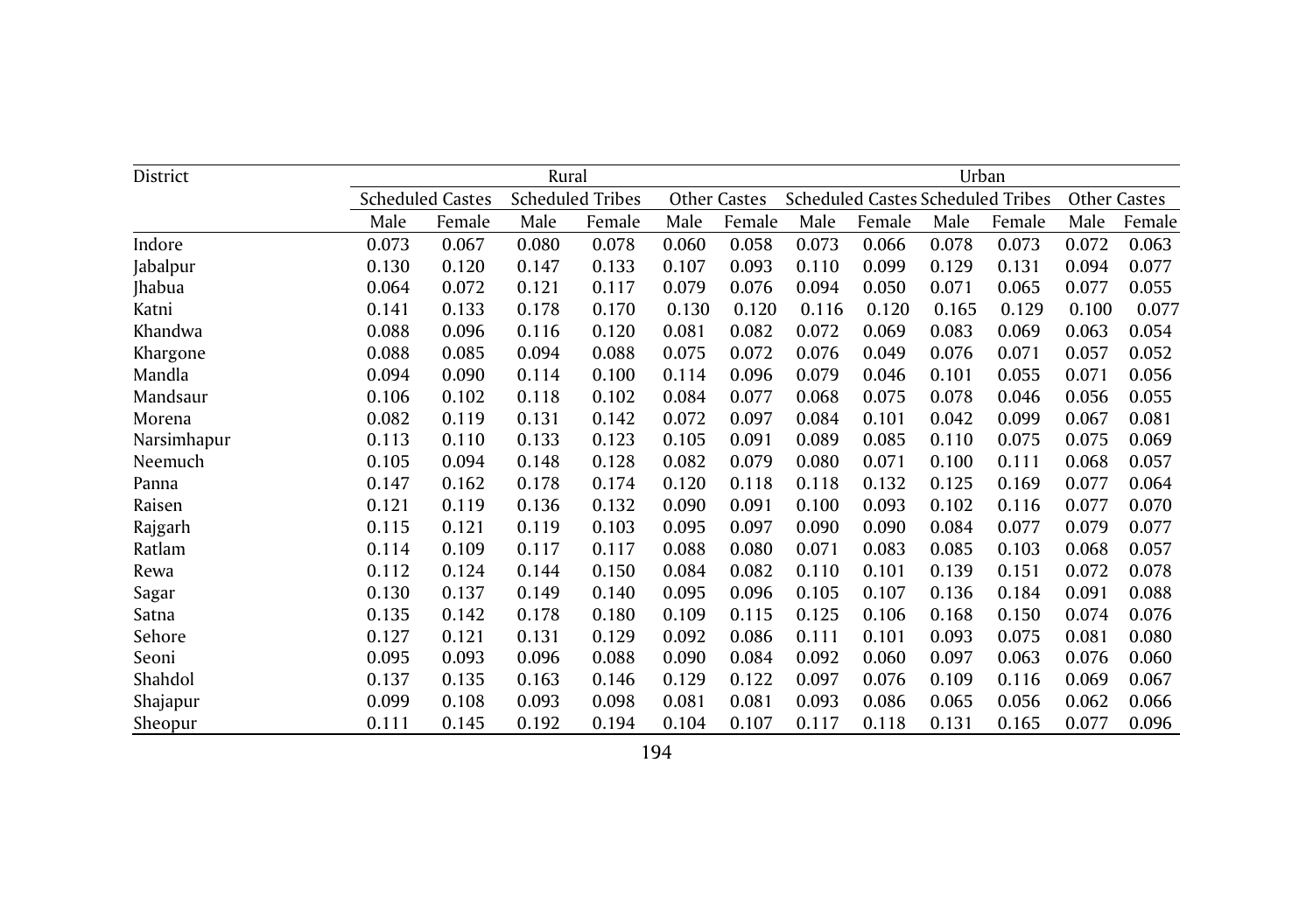| District  |       |                         | Rural |                         |       |              |       |        |       | Urban                             |       |              |
|-----------|-------|-------------------------|-------|-------------------------|-------|--------------|-------|--------|-------|-----------------------------------|-------|--------------|
|           |       | <b>Scheduled Castes</b> |       | <b>Scheduled Tribes</b> |       | Other Castes |       |        |       | Scheduled Castes Scheduled Tribes |       | Other Castes |
|           | Male  | Female                  | Male  | Female                  | Male  | Female       | Male  | Female | Male  | Female                            | Male  | Female       |
| Shivpuri  | 0.120 | 0.131                   | 0.189 | 0.201                   | 0.101 | 0.111        | 0.089 | 0.113  | 0.136 | 0.165                             | 0.067 | 0.078        |
| Sidhi     | 0.136 | 0.136                   | 0.168 | 0.171                   | 0.105 | 0.109        | 0.125 | 0.138  | 0.139 | 0.111                             | 0.075 | 0.076        |
| Singrauli | 0.155 | 0.142                   | 0.170 | 0.168                   | 0.130 | 0.130        | 0.141 | 0.131  | 0.161 | 0.141                             | 0.099 | 0.080        |
| Tikamgarh | 0.102 | 0.122                   | 0.138 | 0.160                   | 0.098 | 0.107        | 0.072 | 0.103  | 0.104 | 0.065                             | 0.087 | 0.081        |
| Ujjain    | 0.095 | 0.102                   | 0.091 | 0.087                   | 0.077 | 0.076        | 0.073 | 0.067  | 0.093 | 0.050                             | 0.058 | 0.062        |
| Umaria    | 0.128 | 0.130                   | 0.163 | 0.154                   | 0.115 | 0.116        | 0.122 | 0.101  | 0.122 | 0.142                             | 0.081 | 0.088        |
| Vidisha   | 0.131 | 0.138                   | 0.183 | 0.176                   | 0.098 | 0.104        | 0.099 | 0.108  | 0.119 | 0.161                             | 0.076 | 0.074        |

Source: Author's calculations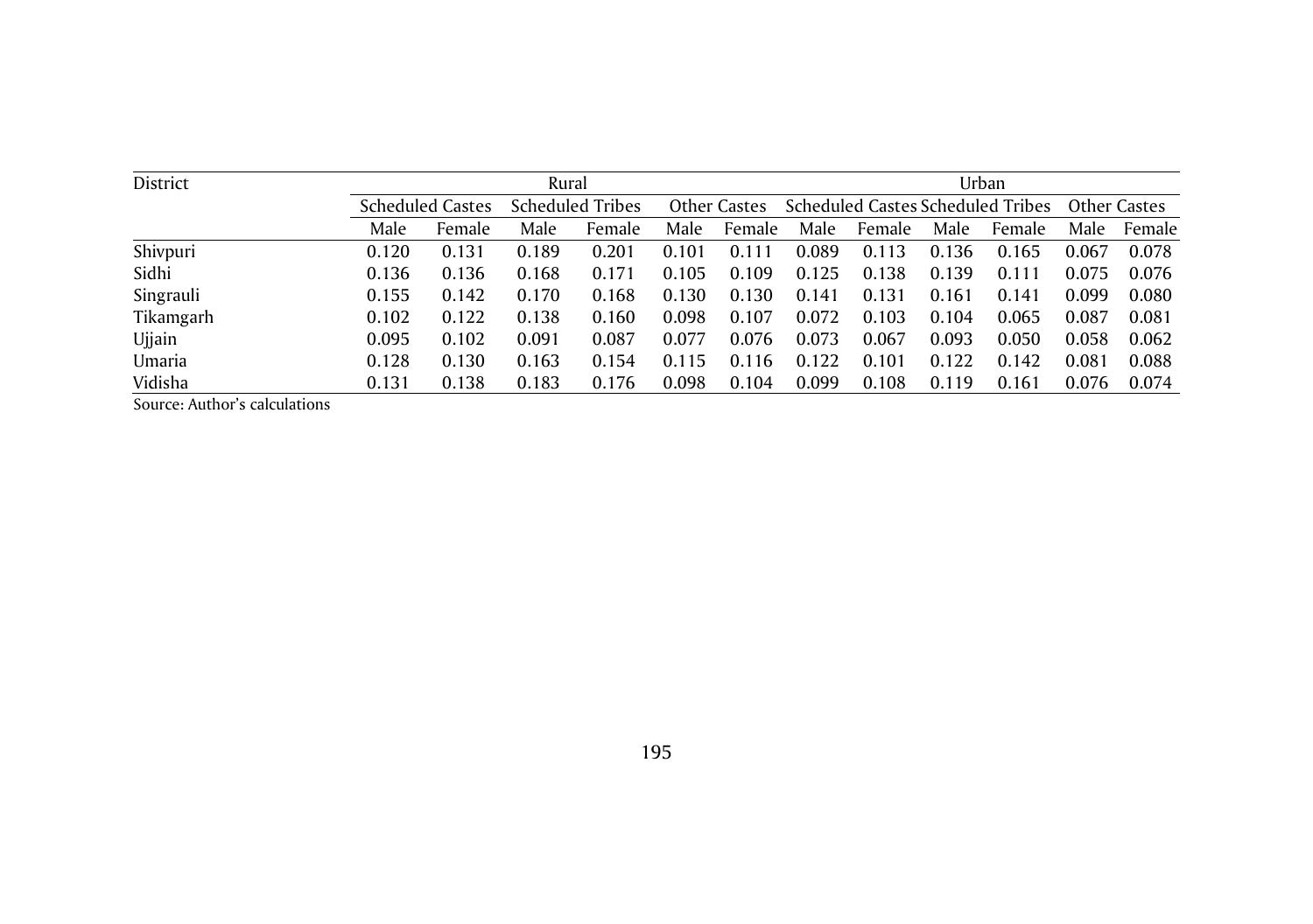| Grand mean      | 0.097 |                     |             | Population sub-group effect $(\beta_j)$ |             |             |             |             |       |                |             |             |             |
|-----------------|-------|---------------------|-------------|-----------------------------------------|-------------|-------------|-------------|-------------|-------|----------------|-------------|-------------|-------------|
| (n)             |       | <b>SCRM</b>         | <b>SCRF</b> | <b>STRM</b>                             | <b>STRF</b> | <b>OCRM</b> | <b>OCRF</b> | <b>SCUM</b> |       | <b>SCUSTUM</b> | <b>STUF</b> | <b>OCUM</b> | <b>OCUF</b> |
| District effect |       | 1.110               | 1.176       | 1.350                                   | 1.291       | 0.917       | 0.934       | 0.916       |       | 0.1.010        | 0.959       | 0.782       | 0.737       |
| $(\alpha_i)$    |       | Residual $(v_{ij})$ |             |                                         |             |             |             |             |       |                |             |             |             |
| Alirajpur       | 0.969 | 1.091               | 0.973       | 1.058                                   | 1.005       | 0.932       | 0.982       | 0.533       | 0.631 | 0.791          | 0.641       | 0.467       | 0.786       |
| Anuppur         | 1.144 | 1.099               | 1.019       | 0.928                                   | 0.873       | 1.254       | 1.027       | 1.140       | 1.109 | 1.178          | 0.977       | 1.070       | 1.005       |
| Ashoknagar      | 1.149 | 1.060               | 1.014       | 1.116                                   | 1.262       | 0.926       | 0.993       | 1.064       | 0.978 | 0.912          | 1.230       | 0.907       | 1.009       |
| Balaghat        | 1.029 | 1.069               | 0.858       | 0.942                                   | 0.869       | 1.165       | 0.954       | 0.938       | 0.875 | 0.847          | 0.635       | 1.093       | 0.893       |
| Barwani         | 0.874 | 1.054               | 0.994       | 1.032                                   | 0.954       | 1.177       | 1.040       | 0.897       | 1.007 | 0.969          | 0.879       | 0.969       | 0.838       |
| Betul           | 1.065 | 1.018               | 0.864       | 1.029                                   | 0.997       | 1.068       | 0.912       | 0.963       | 0.839 | 1.041          | 1.153       | 1.072       | 0.978       |
| Bhind           | 0.873 | 0.846               | 0.981       | 1.001                                   | 1.268       | 0.872       | 1.096       | 1.016       | 1.335 | 0.506          | 1.129       | 1.036       | 1.382       |
| <b>Bhopal</b>   | 0.906 | 1.115               | 1.217       | 1.003                                   | 1.026       | 1.140       | 1.034       | 0.925       | 0.838 | 0.736          | 0.825       | 0.963       | 1.027       |
| Burhanpur       | 0.733 | 0.823               | 0.649       | 1.025                                   | 1.038       | 0.909       | 1.114       | 0.947       | 0.869 | 1.094          | 0.798       | 0.962       | 1.120       |
| Chhatarpur      | 1.213 | 1.006               | 1.007       | 0.990                                   | 1.179       | 0.961       | 1.025       | 0.989       | 1.031 | 1.007          | 1.186       | 0.969       | 1.030       |
| Chhindwara      | 0.960 | 0.992               | 0.884       | 1.058                                   | 0.986       | 1.128       | 0.974       | 0.935       | 0.786 | 0.905          | 0.932       | 0.891       | 0.904       |
| Damoh           | 1.095 | 1.018               | 1.069       | 0.902                                   | 0.934       | 0.987       | 1.083       | 0.919       | 1.025 | 0.860          | 1.282       | 0.924       | 0.919       |
| Datia           | 1.187 | 0.947               | 0.940       | 0.930                                   | 1.156       | 0.958       | 0.973       | 1.158       | 1.258 | 1.126          | 0.799       | 1.200       | 1.138       |
| Dewas           | 0.790 | 1.071               | 1.066       | 0.957                                   | 1.106       | 0.956       | 0.980       | 0.957       | 1.040 | 0.989          | 1.086       | 0.979       | 0.995       |
| Dhar            | 0.680 | 1.065               | 0.942       | 0.951                                   | 1.007       | 0.992       | 0.992       | 1.055       | 1.009 | 0.928          | 1.048       | 1.071       | 1.208       |
| Dindori         | 1.016 | 1.434               | 1.242       | 0.926                                   | 0.882       | 1.201       | 1.145       | 1.893       | 0.560 | 1.511          | 1.083       | 1.193       | 1.053       |
| Guna            | 0.994 | 0.912               | 1.042       | 0.992                                   | 1.121       | 0.953       | 1.049       | 0.807       | 1.091 | 1.132          | 1.411       | 0.977       | 0.985       |
| Gwalior         | 1.070 | 0.885               | 0.915       | 1.128                                   | 1.248       | 0.811       | 0.996       | 1.014       | 0.974 | 1.024          | 1.467       | 1.125       | 1.046       |
| Harda           | 1.075 | 0.900               | 0.993       | 1.006                                   | 1.150       | 1.004       | 1.017       | 0.723       | 0.759 | 1.154          | 0.856       | 0.972       | 0.850       |
| Hoshangabad     | 0.990 | 1.116               | 1.129       | 1.101                                   | 1.012       | 0.972       | 0.959       | 1.019       | 1.327 | 0.771          | 0.783       | 0.985       | 0.884       |
| Indore          | 0.806 | 0.844               | 0.724       | 0.759                                   | 0.769       | 0.839       | 0.793       | 1.013       | 0.938 | 0.979          | 0.966       | 1.170       | 1.091       |

Table 3: Results of the decomposition of inter-district and intra-district variation in *5q<sup>0</sup>*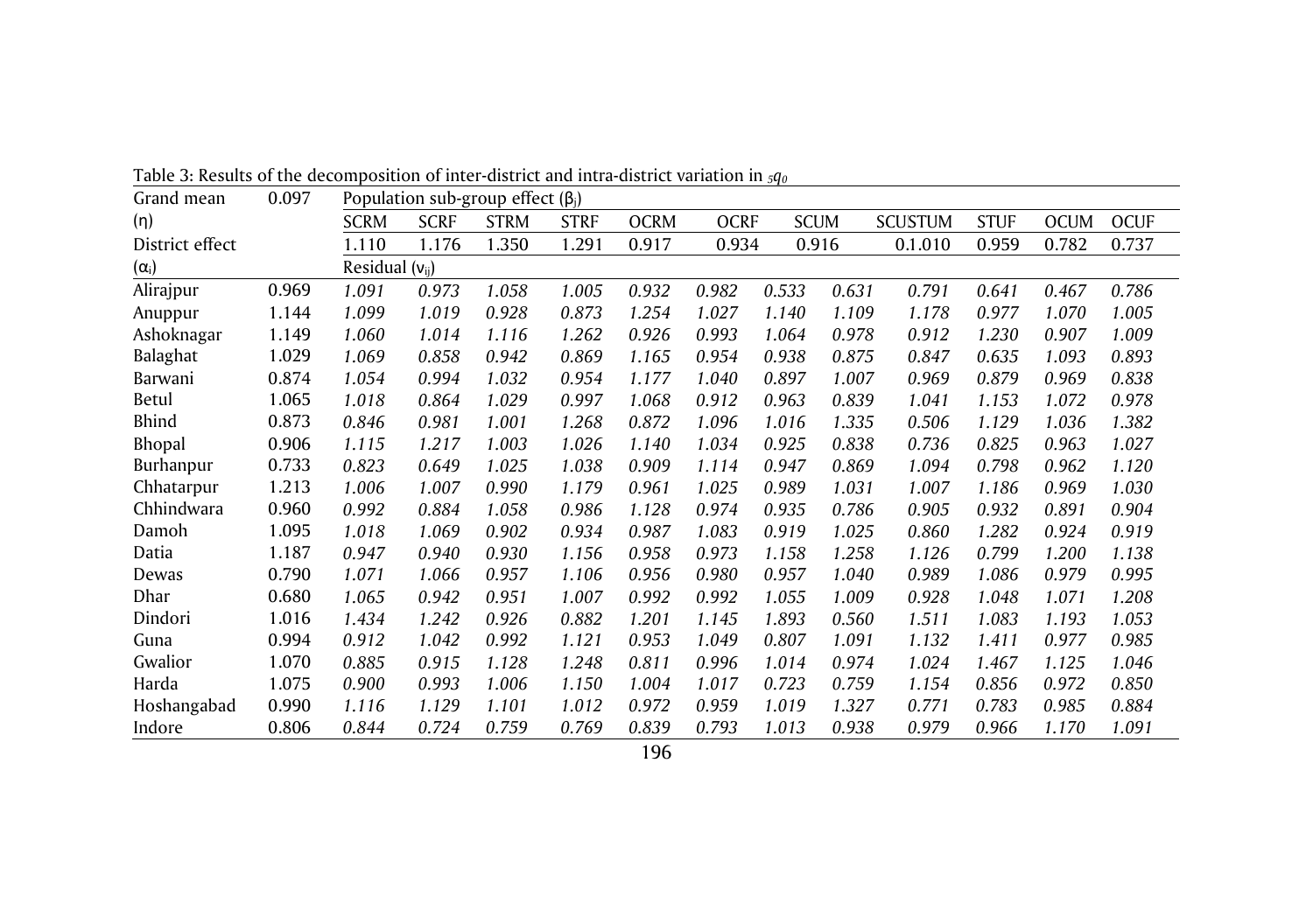| Grand mean      | 0.097 |                     |             | Population sub-group effect $(\beta_i)$ |             |             |             |             |       |                |             |             |             |
|-----------------|-------|---------------------|-------------|-----------------------------------------|-------------|-------------|-------------|-------------|-------|----------------|-------------|-------------|-------------|
| (n)             |       | <b>SCRM</b>         | <b>SCRF</b> | <b>STRM</b>                             | <b>STRF</b> | <b>OCRM</b> | <b>OCRF</b> | <b>SCUM</b> |       | <b>SCUSTUM</b> | <b>STUF</b> | <b>OCUM</b> | <b>OCUF</b> |
| District effect |       | 1.110               | 1.176       | 1.350                                   | 1.291       | 0.917       | 0.934       | 0.916       |       | 0.1.010        | 0.959       | 0.782       | 0.737       |
| $(\alpha_i)$    |       | Residual $(v_{ij})$ |             |                                         |             |             |             |             |       |                |             |             |             |
| Jabalpur        | 1.142 | 1.052               | 0.915       | 0.980                                   | 0.930       | 1.048       | 0.897       | 1.083       | 0.997 | 1.155          | 1.227       | 1.086       | 0.944       |
| <b>Jhabua</b>   | 0.913 | 0.653               | 0.688       | 1.014                                   | 1.018       | 0.974       | 0.923       | 1.155       | 0.630 | 0.796          | 0.758       | 1.107       | 0.844       |
| Katni           | 1.344 | 0.970               | 0.868       | 1.011                                   | 1.009       | 1.089       | 0.984       | 0.972       | 1.032 | 1.250          | 1.029       | 0.978       | 0.797       |
| Khandwa         | 0.884 | 0.922               | 0.945       | 1.002                                   | 1.082       | 1.029       | 1.018       | 0.911       | 0.903 | 0.956          | 0.840       | 0.944       | 0.849       |
| Khargone        | 0.751 | 1.081               | 0.984       | 0.950                                   | 0.933       | 1.124       | 1.051       | 1.133       | 0.752 | 1.030          | 1.011       | 0.990       | 0.963       |
| Mandla          | 0.915 | 0.957               | 0.864       | 0.948                                   | 0.872       | 1.401       | 1.152       | 0.969       | 0.574 | 1.124          | 0.645       | 1.014       | 0.856       |
| Mandsaur        | 0.879 | 1.120               | 1.014       | 1.027                                   | 0.924       | 1.078       | 0.963       | 0.871       | 0.983 | 0.906          | 0.562       | 0.842       | 0.877       |
| Morena          | 0.929 | 0.820               | 1.117       | 1.075                                   | 1.218       | 0.868       | 1.149       | 1.014       | 1.255 | 0.455          | 1.148       | 0.942       | 1.213       |
| Narsimhapur     | 1.048 | 0.999               | 0.914       | 0.966                                   | 0.937       | 1.128       | 0.960       | 0.955       | 0.935 | 1.070          | 0.767       | 0.946       | 0.918       |
| Neemuch         | 0.902 | 1.082               | 0.912       | 1.248                                   | 1.135       | 1.018       | 0.964       | 0.998       | 0.902 | 1.132          | 1.325       | 0.995       | 0.879       |
| Panna           | 1.320 | 1.035               | 1.073       | 1.026                                   | 1.051       | 1.016       | 0.983       | 1.007       | 1.151 | 0.961          | 1.371       | 0.763       | 0.680       |
| Raisen          | 1.025 | 1.095               | 1.016       | 1.014                                   | 1.022       | 0.981       | 0.975       | 1.093       | 1.052 | 1.014          | 1.212       | 0.990       | 0.956       |
| Rajgarh         | 1.056 | 1.009               | 1.004       | 0.858                                   | 0.781       | 1.013       | 1.011       | 0.961       | 0.982 | 0.814          | 0.786       | 0.990       | 1.017       |
| Ratlam          | 0.915 | 1.152               | 1.040       | 0.977                                   | 1.020       | 1.085       | 0.968       | 0.869       | 1.042 | 0.946          | 1.205       | 0.976       | 0.873       |
| Rewa            | 1.000 | 1.035               | 1.083       | 1.099                                   | 1.198       | 0.938       | 0.906       | 1.231       | 1.166 | 1.415          | 1.622       | 0.945       | 1.086       |
| Sagar           | 1.131 | 1.063               | 1.061       | 1.001                                   | 0.985       | 0.939       | 0.937       | 1.038       | 1.089 | 1.229          | 1.745       | 1.060       | 1.086       |
| Satna           | 1.243 | 1.009               | 1.002       | 1.094                                   | 1.154       | 0.981       | 1.017       | 1.126       | 0.986 | 1.373          | 1.296       | 0.786       | 0.855       |
| Sehore          | 1.034 | 1.136               | 1.027       | 0.964                                   | 0.995       | 0.995       | 0.912       | 1.207       | 1.129 | 0.916          | 0.775       | 1.028       | 1.086       |
| Seoni           | 0.851 | 1.039               | 0.959       | 0.860                                   | 0.828       | 1.189       | 1.087       | 1.218       | 0.814 | 1.165          | 0.794       | 1.175       | 0.982       |
| Shahdol         | 1.221 | 1.041               | 0.966       | 1.017                                   | 0.952       | 1.185       | 1.099       | 0.895       | 0.718 | 0.909          | 1.021       | 0.738       | 0.768       |
| Shajapur        | 0.902 | 1.017               | 1.050       | 0.787                                   | 0.870       | 1.011       | 0.989       | 1.163       | 1.099 | 0.734          | 0.668       | 0.907       | 1.017       |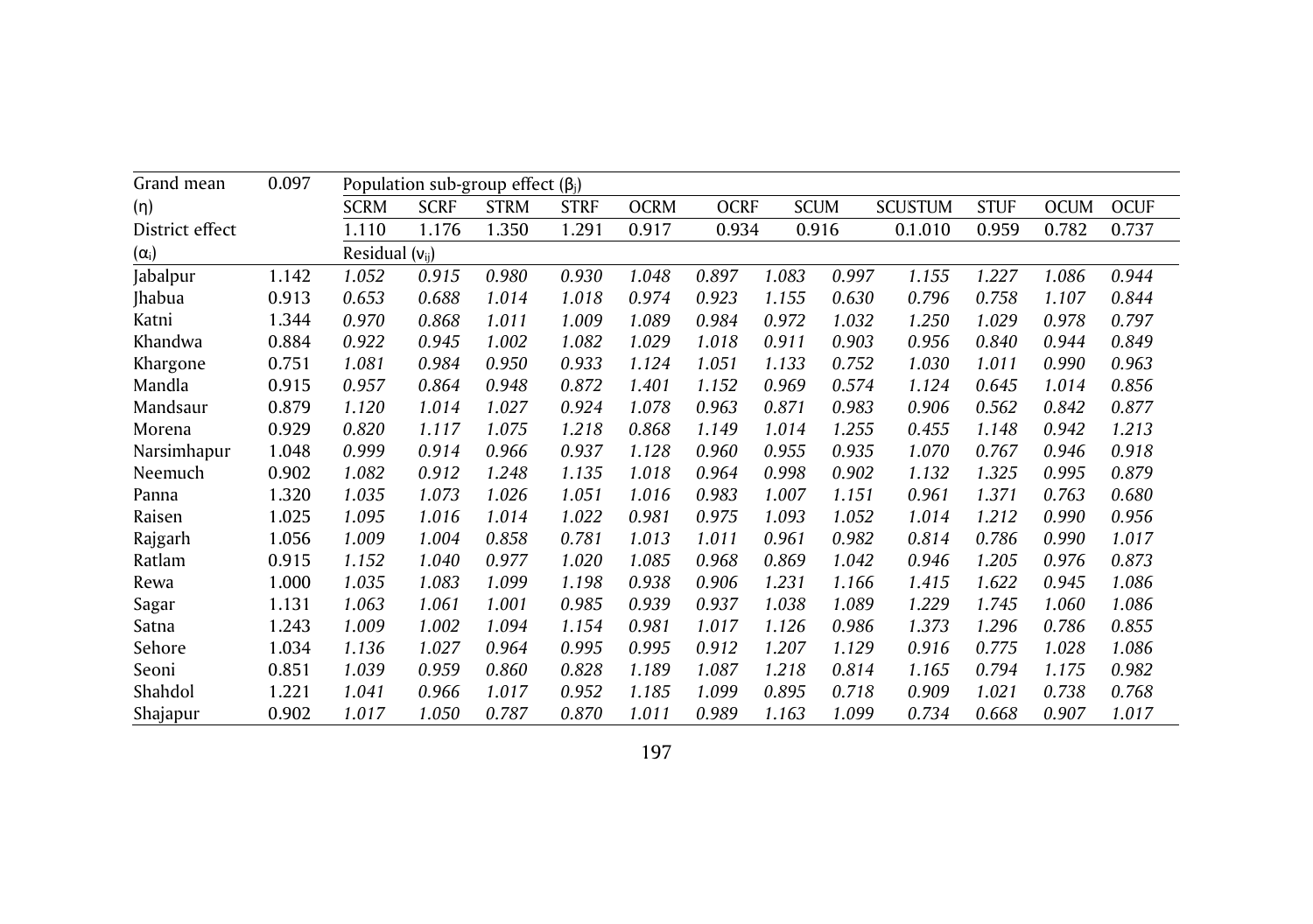| Grand mean      | 0.097 |                     | Population sub-group effect $(\beta_i)$ |             |             |       |             |             |       |                |             |             |             |
|-----------------|-------|---------------------|-----------------------------------------|-------------|-------------|-------|-------------|-------------|-------|----------------|-------------|-------------|-------------|
| (n)             |       | <b>SCRM</b>         | <b>SCRF</b>                             | <b>STRM</b> | <b>STRF</b> | OCRM  | <b>OCRF</b> | <b>SCUM</b> |       | <b>SCUSTUM</b> | <b>STUF</b> | <b>OCUM</b> | <b>OCUF</b> |
| District effect |       | .110                | 1.176                                   | 1.350       | 1.291       | 0.917 | 0.934       | 0.916       |       | 0.1.010        | 0.959       | 0.782       | 0.737       |
| $(\alpha_i)$    |       | Residual $(v_{ii})$ |                                         |             |             |       |             |             |       |                |             |             |             |
| Sheopur         | 1.262 | 0.816               | 1.007                                   | 1.158       | 1.226       | 0.928 | 0.937       | 1.037       | 1.083 | 1.057          | .405        | 0.807       | 1.066       |
| Shivpuri        | 1.198 | 0.927               | 0.958                                   | 1.204       | 1.336       | 0.950 | 1.023       | 0.834       | 1.084 | 1.153          | .480        | 0.739       | 0.906       |
| Sidhi           | 1.227 | 1.026               | 0.967                                   | 1.044       | 1.109       | 0.964 | 0.976       | 1.149       | 1.301 | 1.158          | 0.971       | 0.807       | 0.860       |
| Singrauli       | 1.366 | 1.050               | 0.907                                   | 0.948       | 0.982       | 1.069 | 1.046       | 1.158       | 1.105 | 1.203          | 1.104       | 0.949       | 0.813       |
| Tikamgarh       | 1.098 | 0.865               | 0.968                                   | 0.959       | 1.164       | 0.999 | 1.076       | 0.737       | 1.078 | 0.961          | 0.639       | 1.038       | 1.025       |
| <b>Ujjain</b>   | 0.839 | 1.049               | 1.059                                   | 0.823       | 0.824       | 1.030 | 0.997       | 0.977       | 0.923 | 1.127          | 0.638       | 0.915       | 1.025       |
| Umaria          | 1.243 | 0.953               | 0.912                                   | .001        | 0.990       | 1.034 | 1.025       | 1.100       | 0.940 | 1.004          | 1.226       | 0.856       | 0.991       |
| Vidisha         | 1.139 | 0.068               | 1.060                                   | 1.222       | 1.230       | 0.963 | 1.009       | 0.973       | 1.093 | 1.064          | 1.513       | 0.881       | 0.902       |

Source: Author's calculations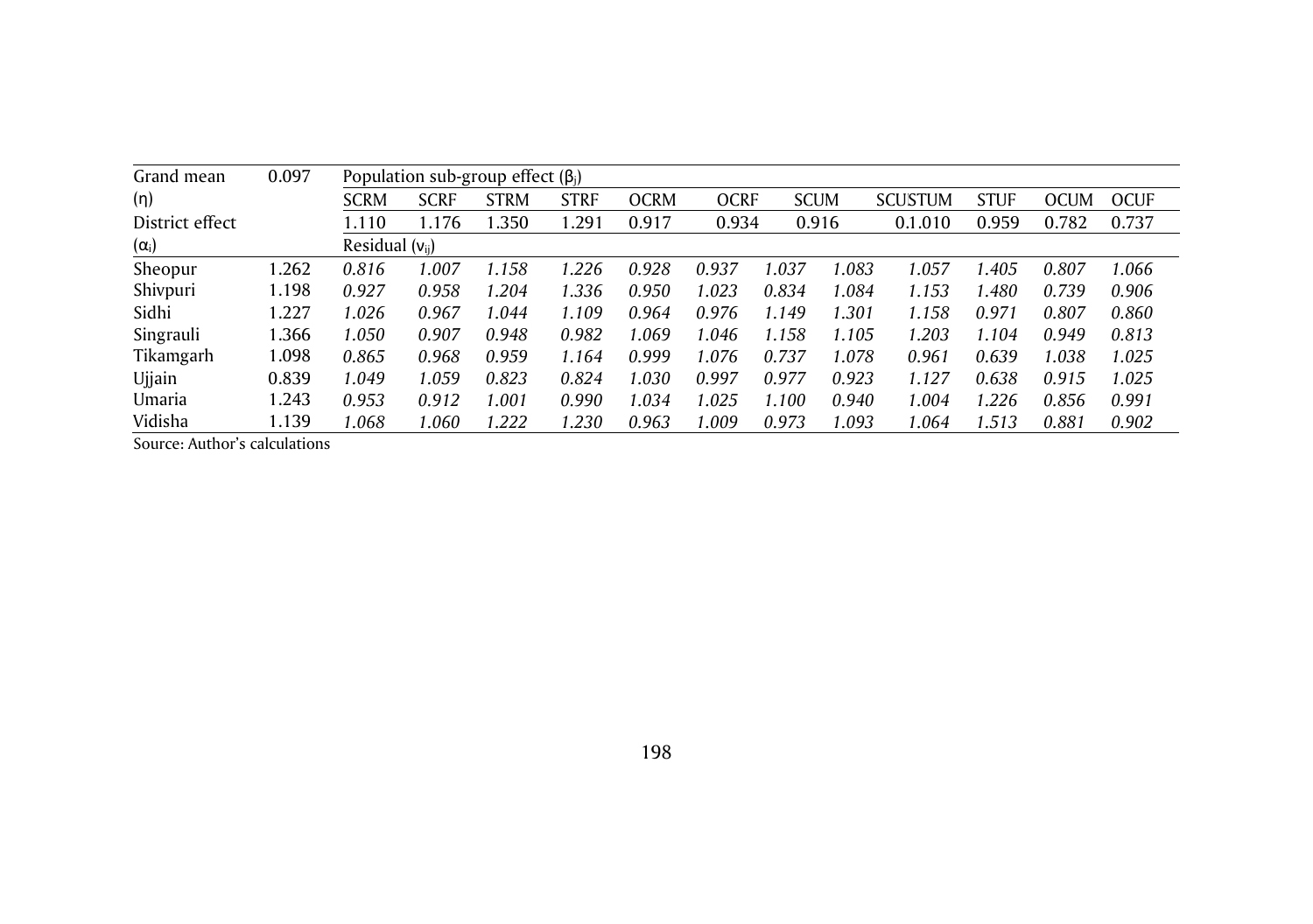| State/District |       | Population sub-groups |             |             |             |             |             |             |             |             |             |             |             |
|----------------|-------|-----------------------|-------------|-------------|-------------|-------------|-------------|-------------|-------------|-------------|-------------|-------------|-------------|
|                | All   | <b>SCRM</b>           | <b>SCRF</b> | <b>STRM</b> | <b>STRF</b> | <b>OCRM</b> | <b>OCRF</b> | <b>SCUM</b> | <b>SCUF</b> | <b>STUM</b> | <b>STUF</b> | <b>OCUM</b> | <b>OCUF</b> |
| Madhya Pradesh | 0.056 | 0.062                 | 0.066       | 0.073       | 0.070       | 0.052       | 0.052       | 0.049       | 0.049       | 0.055       | 0.053       | 0.041       | 0.039       |
| Alirajpur      | 0.068 | 0.063                 | 0.060       | 0.075       | 0.068       | 0.045       | 0.048       | 0.026       | 0.029       | 0.042       | 0.032       | 0.019       | 0.030       |
| Anuppur        | 0.068 | 0.075                 | 0.074       | 0.077       | 0.070       | 0.071       | 0.059       | 0.065       | 0.061       | 0.074       | 0.058       | 0.052       | 0.046       |
| Ashoknagar     | 0.063 | 0.073                 | 0.074       | 0.093       | 0.101       | 0.053       | 0.058       | 0.060       | 0.054       | 0.057       | 0.073       | 0.044       | 0.046       |
| Balaghat       | 0.056 | 0.066                 | 0.056       | 0.071       | 0.062       | 0.059       | 0.050       | 0.048       | 0.043       | 0.048       | 0.034       | 0.048       | 0.037       |
| Barwani        | 0.058 | 0.055                 | 0.055       | 0.066       | 0.058       | 0.051       | 0.046       | 0.039       | 0.042       | 0.046       | 0.040       | 0.036       | 0.029       |
| Betul          | 0.064 | 0.065                 | 0.058       | 0.080       | 0.074       | 0.056       | 0.049       | 0.051       | 0.043       | 0.060       | 0.064       | 0.048       | 0.041       |
| Bhind          | 0.044 | 0.044                 | 0.054       | 0.064       | 0.077       | 0.038       | 0.048       | 0.044       | 0.056       | 0.024       | 0.051       | 0.038       | 0.048       |
| Bhopal         | 0.041 | 0.061                 | 0.070       | 0.066       | 0.065       | 0.051       | 0.047       | 0.041       | 0.037       | 0.036       | 0.039       | 0.037       | 0.037       |
| Burhanpur      | 0.041 | 0.036                 | 0.030       | 0.055       | 0.053       | 0.033       | 0.041       | 0.034       | 0.031       | 0.044       | 0.030       | 0.030       | 0.033       |
| Chhatarpur     | 0.063 | 0.073                 | 0.078       | 0.088       | 0.100       | 0.058       | 0.063       | 0.059       | 0.060       | 0.067       | 0.074       | 0.050       | 0.050       |
| Chhindwara     | 0.056 | 0.057                 | 0.054       | 0.074       | 0.066       | 0.054       | 0.047       | 0.044       | 0.036       | 0.047       | 0.046       | 0.036       | 0.035       |
| Damoh          | 0.059 | 0.067                 | 0.074       | 0.072       | 0.071       | 0.054       | 0.060       | 0.050       | 0.054       | 0.051       | 0.073       | 0.043       | 0.040       |
| Datia          | 0.061 | 0.067                 | 0.071       | 0.080       | 0.096       | 0.056       | 0.058       | 0.068       | 0.072       | 0.073       | 0.049       | 0.060       | 0.054       |
| Dewas          | 0.043 | 0.051                 | 0.054       | 0.055       | 0.061       | 0.037       | 0.039       | 0.037       | 0.040       | 0.043       | 0.044       | 0.033       | 0.031       |
| Dhar           | 0.042 | 0.043                 | 0.041       | 0.047       | 0.048       | 0.033       | 0.034       | 0.035       | 0.033       | 0.034       | 0.037       | 0.031       | 0.033       |
| Dindori        | 0.064 | 0.087                 | 0.080       | 0.069       | 0.062       | 0.060       | 0.059       | 0.095       | 0.027       | 0.084       | 0.057       | 0.051       | 0.043       |
| Guna           | 0.054 | 0.054                 | 0.066       | 0.072       | 0.078       | 0.047       | 0.053       | 0.040       | 0.052       | 0.061       | 0.073       | 0.041       | 0.039       |
| Gwalior        | 0.052 | 0.057                 | 0.062       | 0.088       | 0.093       | 0.043       | 0.054       | 0.055       | 0.050       | 0.060       | 0.081       | 0.051       | 0.045       |
| Harda          | 0.063 | 0.058                 | 0.068       | 0.079       | 0.086       | 0.053       | 0.055       | 0.038       | 0.039       | 0.068       | 0.048       | 0.044       | 0.036       |
| Hoshangabad    | 0.054 | 0.066                 | 0.071       | 0.079       | 0.070       | 0.048       | 0.048       | 0.050       | 0.063       | 0.042       | 0.040       | 0.041       | 0.035       |
| Indore         | 0.038 | 0.041                 | 0.037       | 0.045       | 0.043       | 0.034       | 0.032       | 0.040       | 0.036       | 0.043       | 0.040       | 0.040       | 0.035       |

Table 4: Estimates of *5q<sup>0</sup>* in districts and population sub-group within district in Madhya Pradesh for the year 2017.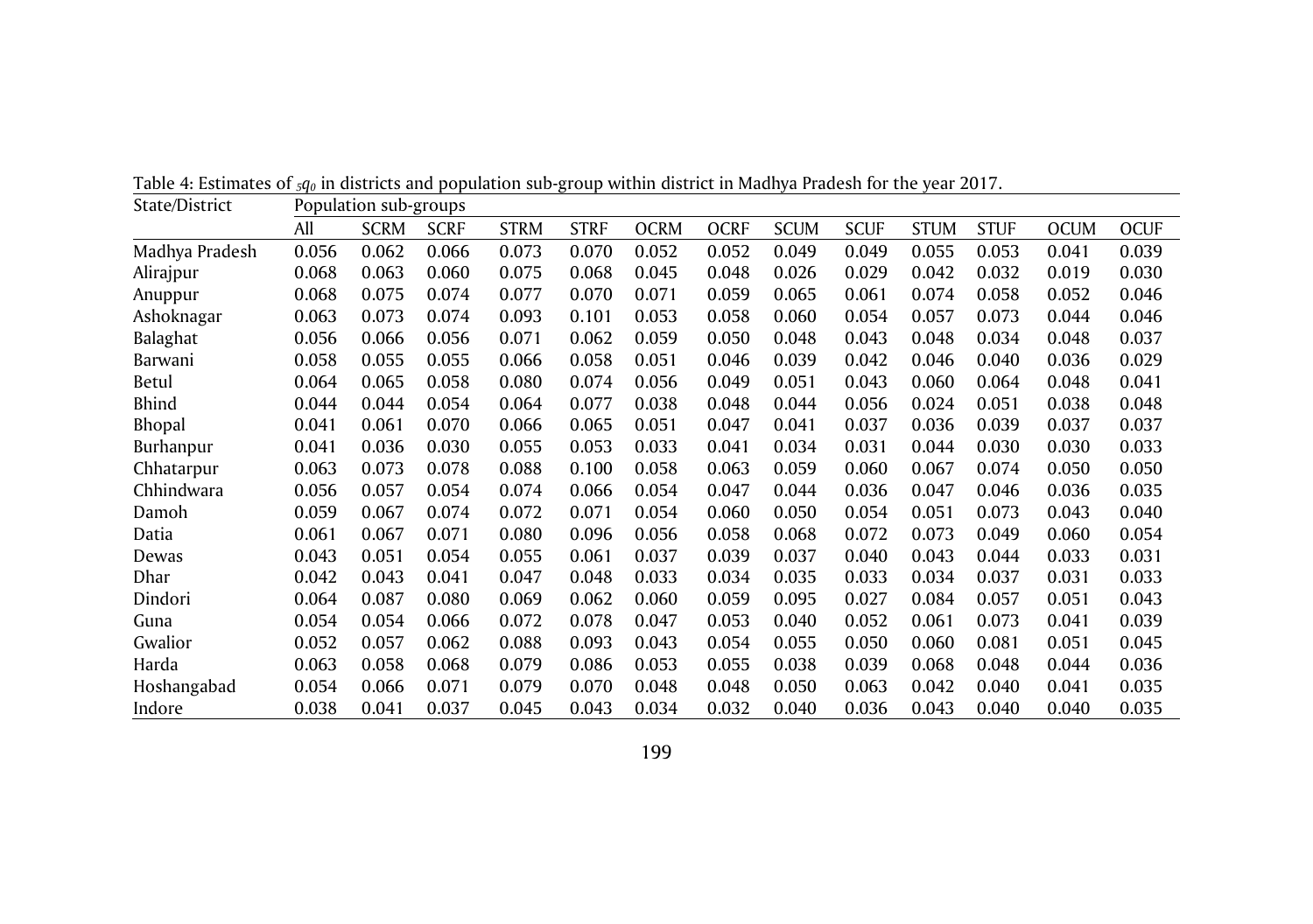| State/District |       | Population sub-groups |             |             |             |             |             |             |             |             |             |             |             |
|----------------|-------|-----------------------|-------------|-------------|-------------|-------------|-------------|-------------|-------------|-------------|-------------|-------------|-------------|
|                | All   | <b>SCRM</b>           | <b>SCRF</b> | <b>STRM</b> | <b>STRF</b> | <b>OCRM</b> | <b>OCRF</b> | <b>SCUM</b> | <b>SCUF</b> | <b>STUM</b> | <b>STUF</b> | <b>OCUM</b> | <b>OCUF</b> |
| Jabalpur       | 0.057 | 0.072                 | 0.066       | 0.082       | 0.074       | 0.059       | 0.052       | 0.061       | 0.055       | 0.072       | 0.073       | 0.052       | 0.043       |
| Jhabua         | 0.063 | 0.036                 | 0.040       | 0.067       | 0.065       | 0.044       | 0.042       | 0.052       | 0.028       | 0.040       | 0.036       | 0.043       | 0.031       |
| Katni          | 0.076 | 0.078                 | 0.074       | 0.099       | 0.095       | 0.072       | 0.067       | 0.065       | 0.067       | 0.092       | 0.072       | 0.056       | 0.043       |
| Khandwa        | 0.052 | 0.049                 | 0.053       | 0.065       | 0.067       | 0.045       | 0.045       | 0.040       | 0.038       | 0.046       | 0.038       | 0.035       | 0.030       |
| Khargone       | 0.045 | 0.049                 | 0.047       | 0.052       | 0.049       | 0.042       | 0.040       | 0.042       | 0.027       | 0.042       | 0.039       | 0.031       | 0.029       |
| Mandla         | 0.057 | 0.052                 | 0.050       | 0.063       | 0.056       | 0.063       | 0.053       | 0.044       | 0.025       | 0.056       | 0.031       | 0.039       | 0.031       |
| Mandsaur       | 0.046 | 0.059                 | 0.057       | 0.066       | 0.057       | 0.047       | 0.043       | 0.038       | 0.042       | 0.043       | 0.026       | 0.031       | 0.031       |
| Morena         | 0.048 | 0.046                 | 0.066       | 0.073       | 0.079       | 0.040       | 0.054       | 0.047       | 0.056       | 0.023       | 0.055       | 0.037       | 0.045       |
| Narsimhapur    | 0.056 | 0.063                 | 0.061       | 0.074       | 0.068       | 0.059       | 0.051       | 0.049       | 0.047       | 0.061       | 0.042       | 0.042       | 0.038       |
| Neemuch        | 0.047 | 0.058                 | 0.052       | 0.082       | 0.071       | 0.045       | 0.044       | 0.045       | 0.039       | 0.056       | 0.062       | 0.038       | 0.032       |
| Panna          | 0.075 | 0.082                 | 0.090       | 0.099       | 0.097       | 0.066       | 0.065       | 0.066       | 0.073       | 0.069       | 0.094       | 0.043       | 0.036       |
| Raisen         | 0.056 | 0.067                 | 0.066       | 0.076       | 0.073       | 0.050       | 0.050       | 0.055       | 0.052       | 0.057       | 0.064       | 0.043       | 0.039       |
| Rajgarh        | 0.054 | 0.064                 | 0.067       | 0.066       | 0.057       | 0.053       | 0.054       | 0.050       | 0.050       | 0.047       | 0.043       | 0.044       | 0.043       |
| Ratlam         | 0.052 | 0.063                 | 0.060       | 0.065       | 0.065       | 0.049       | 0.045       | 0.039       | 0.046       | 0.047       | 0.057       | 0.038       | 0.032       |
| Rewa           | 0.056 | 0.062                 | 0.069       | 0.080       | 0.084       | 0.046       | 0.046       | 0.061       | 0.056       | 0.077       | 0.084       | 0.040       | 0.043       |
| Sagar          | 0.059 | 0.072                 | 0.076       | 0.083       | 0.078       | 0.053       | 0.053       | 0.058       | 0.059       | 0.076       | 0.102       | 0.051       | 0.049       |
| Satna          | 0.069 | 0.075                 | 0.079       | 0.099       | 0.100       | 0.060       | 0.064       | 0.069       | 0.059       | 0.093       | 0.083       | 0.041       | 0.042       |
| Sehore         | 0.056 | 0.070                 | 0.067       | 0.073       | 0.072       | 0.051       | 0.048       | 0.062       | 0.056       | 0.052       | 0.041       | 0.045       | 0.045       |
| Seoni          | 0.049 | 0.053                 | 0.052       | 0.053       | 0.049       | 0.050       | 0.047       | 0.051       | 0.033       | 0.054       | 0.035       | 0.042       | 0.033       |
| Shahdol        | 0.074 | 0.076                 | 0.075       | 0.091       | 0.081       | 0.072       | 0.068       | 0.054       | 0.042       | 0.061       | 0.065       | 0.038       | 0.037       |
| Shajapur       | 0.047 | 0.055                 | 0.060       | 0.052       | 0.055       | 0.045       | 0.045       | 0.052       | 0.048       | 0.036       | 0.031       | 0.035       | 0.037       |
| Sheopur        | 0.074 | 0.062                 | 0.081       | 0.107       | 0.108       | 0.058       | 0.060       | 0.065       | 0.066       | 0.073       | 0.092       | 0.043       | 0.054       |
| Shivpuri       | 0.067 | 0.067                 | 0.073       | 0.105       | 0.112       | 0.056       | 0.062       | 0.049       | 0.063       | 0.075       | 0.092       | 0.037       | 0.043       |
| Sidhi          | 0.072 | 0.075                 | 0.075       | 0.093       | 0.095       | 0.059       | 0.060       | 0.070       | 0.077       | 0.077       | 0.062       | 0.042       | 0.042       |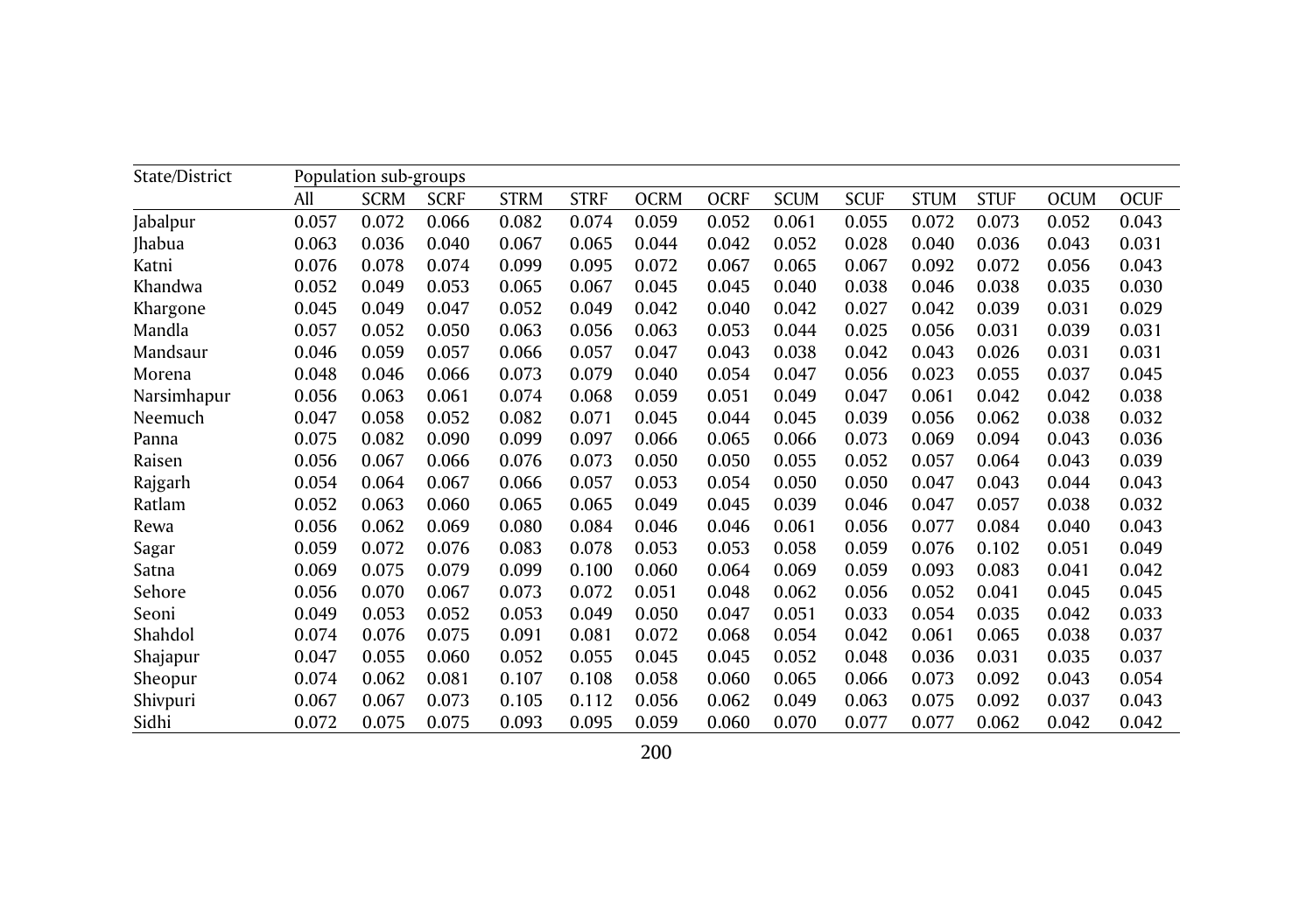| State/District |       | Population sub-groups |             |             |             |             |       |             |             |             |             |       |       |
|----------------|-------|-----------------------|-------------|-------------|-------------|-------------|-------|-------------|-------------|-------------|-------------|-------|-------|
|                | All   | SCRM                  | <b>SCRF</b> | <b>STRM</b> | <b>STRF</b> | <b>OCRM</b> | OCRF  | <b>SCUM</b> | <b>SCUF</b> | <b>STUM</b> | <b>STUF</b> | OCUM  | OCUF  |
| Singrauli      | 0.080 | 0.086                 | 0.079       | 0.094       | 0.094       | 0.072       | 0.072 | 0.078       | 0.073       | 0.090       | 0.078       | 0.055 | 0.044 |
| Tikamgarh      | 0.058 | 0.057                 | 0.068       | 0.077       | 0.089       | 0.054       | 0.060 | 0.040       | 0.057       | 0.058       | 0.036       | 0.048 | 0.045 |
| Ujjain         | 0.043 | 0.053                 | 0.056       | 0.050       | 0.048       | 0.043       | 0.042 | 0.041       | 0.037       | 0.052       | 0.028       | 0.032 | 0.034 |
| Umaria         | 0.075 | 0.071                 | 0.072       | 0.091       | 0.086       | 0.064       | 0.064 | 0.068       | 0.056       | 0.068       | 0.079       | 0.045 | 0.049 |
| Vidisha        | 0.060 | 0.073                 | 0.077       | 0.101       | 0.098       | 0.054       | 0.058 | 0.055       | 0.060       | 0.066       | 0.089       | 0.042 | 0.041 |

Source: Author's calculations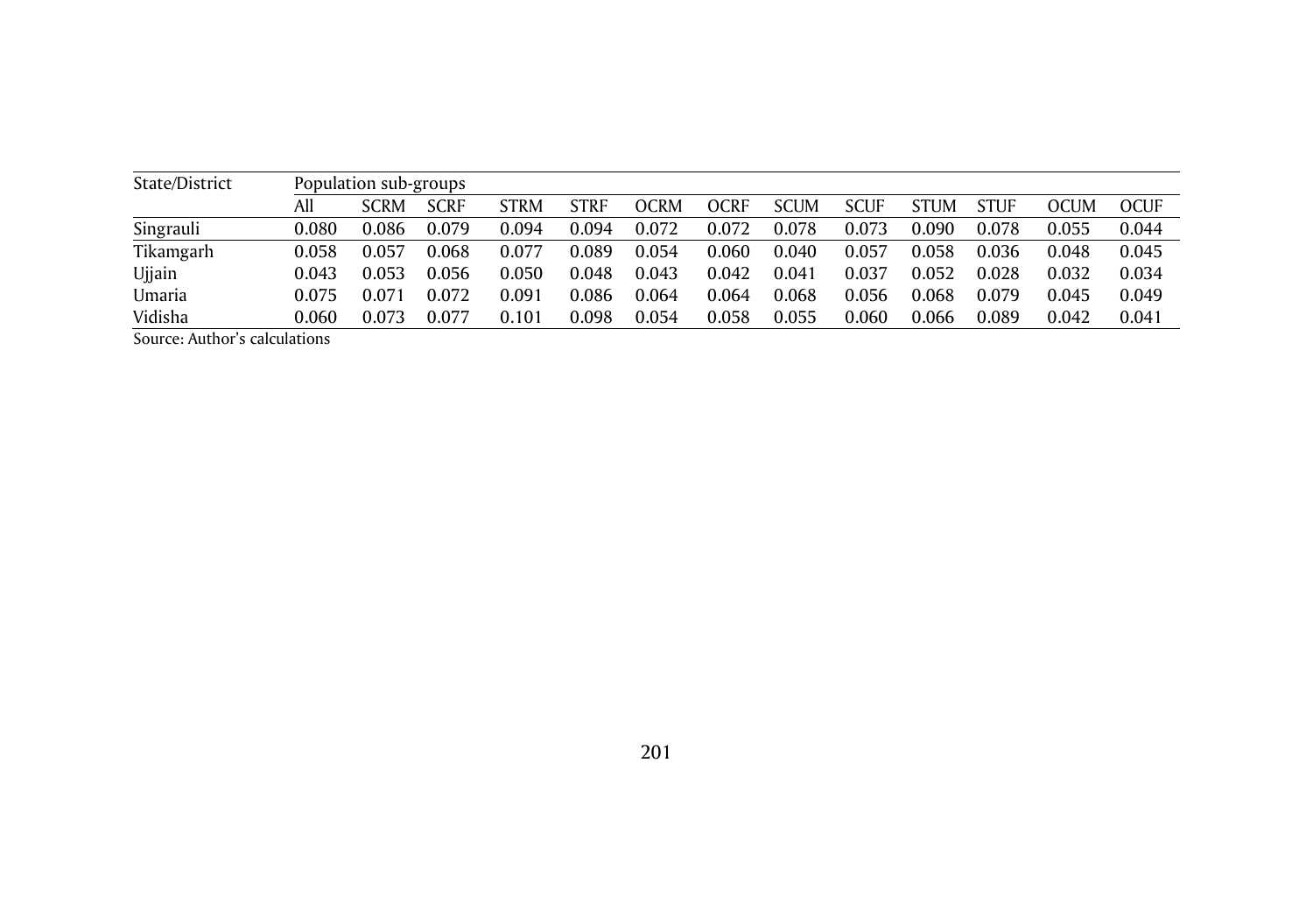| State/District | All   |       |           |       | Rural     |       |           |       |           |       | Urban     |       |           |
|----------------|-------|-------|-----------|-------|-----------|-------|-----------|-------|-----------|-------|-----------|-------|-----------|
|                |       |       | <b>SC</b> |       | <b>ST</b> |       | <b>OT</b> |       | <b>SC</b> |       | <b>ST</b> |       | <b>OT</b> |
|                |       | M     | F         | M     | F         | M     | F         | M     | F         | M     | F         | M     | F         |
| <b>MP</b>      | 0.056 | 0.061 | 0.065     | 0.074 | 0.071     | 0.050 | 0.051     | 0.050 | 0.049     | 0.056 | 0.053     | 0.043 | 0.041     |
| Alirajpur      | 0.069 | 0.065 | 0.061     | 0.076 | 0.069     | 0.046 | 0.049     | 0.026 | 0.030     | 0.043 | 0.033     | 0.019 | 0.031     |
| Anuppur        | 0.069 | 0.077 | 0.075     | 0.079 | 0.071     | 0.072 | 0.060     | 0.066 | 0.062     | 0.075 | 0.059     | 0.053 | 0.047     |
| Ashoknagar     | 0.064 | 0.074 | 0.075     | 0.095 | 0.103     | 0.054 | 0.059     | 0.062 | 0.055     | 0.058 | 0.074     | 0.045 | 0.047     |
| Balaghat       | 0.057 | 0.067 | 0.057     | 0.072 | 0.064     | 0.060 | 0.050     | 0.049 | 0.044     | 0.048 | 0.034     | 0.048 | 0.037     |
| Barwani        | 0.059 | 0.056 | 0.056     | 0.067 | 0.059     | 0.052 | 0.047     | 0.040 | 0.043     | 0.047 | 0.041     | 0.036 | 0.030     |
| Betul          | 0.065 | 0.066 | 0.059     | 0.081 | 0.075     | 0.057 | 0.050     | 0.052 | 0.044     | 0.062 | 0.065     | 0.049 | 0.042     |
| <b>Bhind</b>   | 0.045 | 0.045 | 0.055     | 0.065 | 0.079     | 0.038 | 0.049     | 0.045 | 0.057     | 0.025 | 0.052     | 0.039 | 0.049     |
| Bhopal         | 0.042 | 0.062 | 0.071     | 0.067 | 0.066     | 0.052 | 0.048     | 0.042 | 0.037     | 0.037 | 0.039     | 0.038 | 0.038     |
| Burhanpur      | 0.042 | 0.037 | 0.031     | 0.056 | 0.054     | 0.034 | 0.042     | 0.035 | 0.031     | 0.045 | 0.031     | 0.030 | 0.033     |
| Chhatarpur     | 0.064 | 0.074 | 0.079     | 0.089 | 0.101     | 0.059 | 0.064     | 0.060 | 0.061     | 0.068 | 0.076     | 0.051 | 0.051     |
| Chhindwara     | 0.057 | 0.058 | 0.055     | 0.075 | 0.067     | 0.055 | 0.048     | 0.045 | 0.037     | 0.048 | 0.047     | 0.037 | 0.035     |
| Damoh          | 0.060 | 0.068 | 0.076     | 0.073 | 0.073     | 0.055 | 0.061     | 0.051 | 0.055     | 0.052 | 0.074     | 0.044 | 0.041     |
| Datia          | 0.062 | 0.069 | 0.072     | 0.082 | 0.097     | 0.057 | 0.059     | 0.069 | 0.073     | 0.074 | 0.050     | 0.061 | 0.055     |
| Dewas          | 0.044 | 0.052 | 0.055     | 0.056 | 0.062     | 0.038 | 0.040     | 0.038 | 0.040     | 0.043 | 0.045     | 0.033 | 0.032     |
| Dhar           | 0.043 | 0.044 | 0.041     | 0.048 | 0.049     | 0.034 | 0.035     | 0.036 | 0.034     | 0.035 | 0.038     | 0.031 | 0.033     |
| Dindori        | 0.066 | 0.089 | 0.082     | 0.070 | 0.064     | 0.062 | 0.060     | 0.097 | 0.028     | 0.085 | 0.058     | 0.052 | 0.043     |
| Guna           | 0.055 | 0.055 | 0.067     | 0.073 | 0.079     | 0.048 | 0.054     | 0.040 | 0.053     | 0.062 | 0.074     | 0.042 | 0.040     |
| Gwalior        | 0.052 | 0.058 | 0.063     | 0.090 | 0.095     | 0.044 | 0.055     | 0.056 | 0.051     | 0.061 | 0.083     | 0.052 | 0.045     |
| Harda          | 0.064 | 0.059 | 0.069     | 0.080 | 0.088     | 0.054 | 0.056     | 0.039 | 0.040     | 0.069 | 0.049     | 0.045 | 0.037     |
| Hoshangabad    | 0.055 | 0.067 | 0.072     | 0.081 | 0.071     | 0.049 | 0.049     | 0.051 | 0.064     | 0.042 | 0.041     | 0.042 | 0.035     |
| Indore         | 0.038 | 0.042 | 0.038     | 0.045 | 0.044     | 0.034 | 0.033     | 0.041 | 0.037     | 0.044 | 0.041     | 0.041 | 0.036     |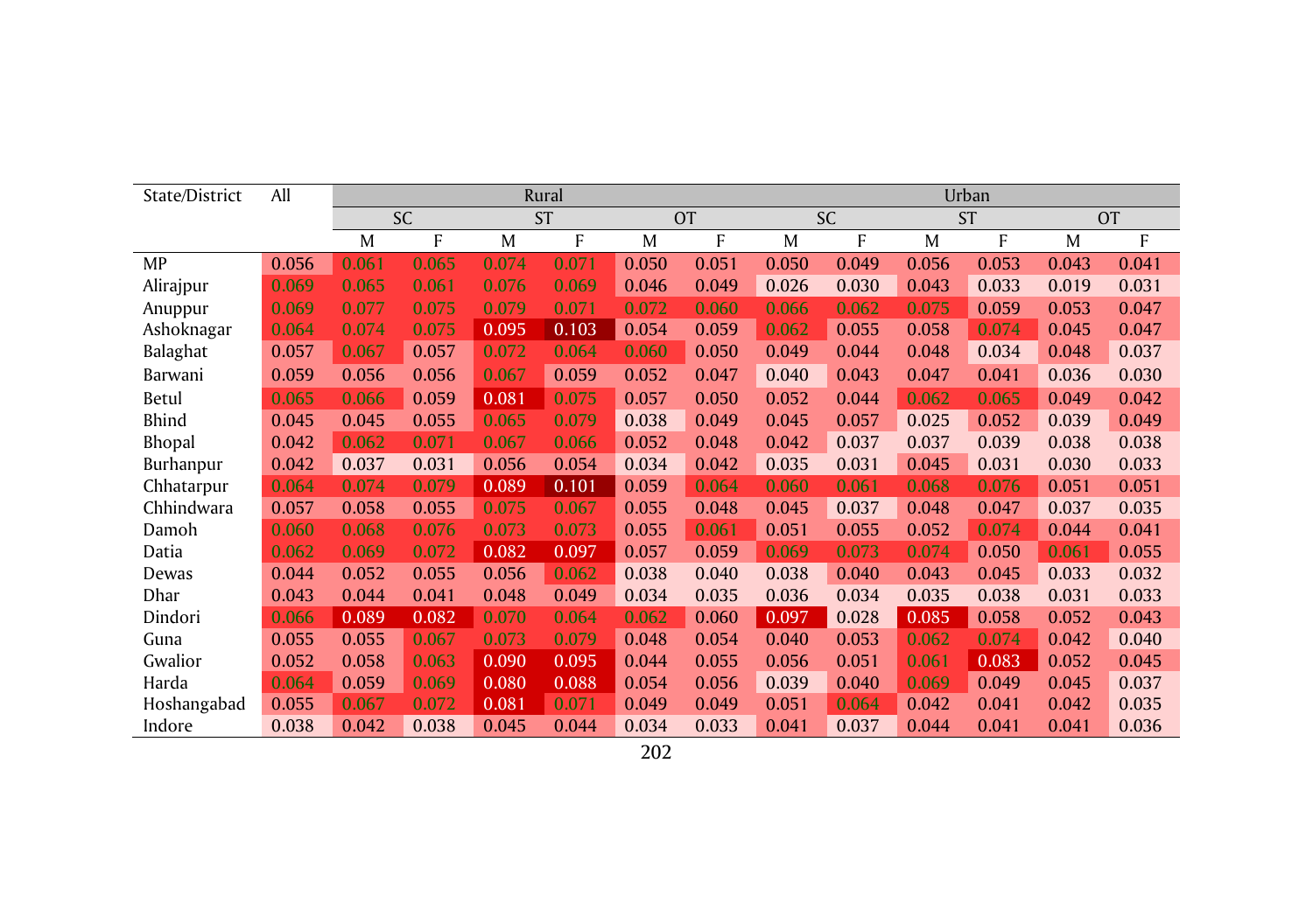| State/District | All   |       |           |       | Rural     |       |           |       |           |       | Urban     |       |           |
|----------------|-------|-------|-----------|-------|-----------|-------|-----------|-------|-----------|-------|-----------|-------|-----------|
|                |       |       | <b>SC</b> |       | <b>ST</b> |       | <b>OT</b> |       | <b>SC</b> |       | <b>ST</b> |       | <b>OT</b> |
|                |       | M     | F         | M     | F         | M     | F         | M     | F         | M     | F         | M     | F         |
| Jabalpur       | 0.058 | 0.073 | 0.068     | 0.083 | 0.075     | 0.060 | 0.053     | 0.062 | 0.056     | 0.073 | 0.074     | 0.053 | 0.044     |
| Jhabua         | 0.064 | 0.036 | 0.041     | 0.069 | 0.066     | 0.045 | 0.043     | 0.053 | 0.028     | 0.040 | 0.037     | 0.043 | 0.031     |
| Katni          | 0.077 | 0.080 | 0.075     | 0.101 | 0.096     | 0.074 | 0.068     | 0.066 | 0.068     | 0.093 | 0.073     | 0.057 | 0.043     |
| Khandwa        | 0.053 | 0.050 | 0.054     | 0.066 | 0.068     | 0.046 | 0.046     | 0.041 | 0.039     | 0.047 | 0.039     | 0.036 | 0.030     |
| Khargone       | 0.046 | 0.050 | 0.048     | 0.053 | 0.050     | 0.043 | 0.041     | 0.043 | 0.028     | 0.043 | 0.040     | 0.032 | 0.029     |
| Mandla         | 0.058 | 0.053 | 0.051     | 0.064 | 0.057     | 0.065 | 0.054     | 0.045 | 0.026     | 0.057 | 0.031     | 0.040 | 0.032     |
| Mandsaur       | 0.046 | 0.060 | 0.058     | 0.067 | 0.058     | 0.048 | 0.043     | 0.039 | 0.042     | 0.044 | 0.026     | 0.032 | 0.031     |
| Morena         | 0.049 | 0.047 | 0.067     | 0.074 | 0.080     | 0.041 | 0.055     | 0.047 | 0.057     | 0.023 | 0.056     | 0.038 | 0.046     |
| Narsimhapur    | 0.057 | 0.064 | 0.062     | 0.075 | 0.070     | 0.060 | 0.052     | 0.050 | 0.048     | 0.062 | 0.042     | 0.043 | 0.039     |
| Neemuch        | 0.048 | 0.060 | 0.053     | 0.084 | 0.073     | 0.046 | 0.045     | 0.045 | 0.040     | 0.057 | 0.063     | 0.039 | 0.032     |
| Panna          | 0.077 | 0.083 | 0.092     | 0.101 | 0.099     | 0.068 | 0.067     | 0.067 | 0.074     | 0.070 | 0.095     | 0.043 | 0.036     |
| Raisen         | 0.057 | 0.069 | 0.067     | 0.077 | 0.074     | 0.051 | 0.051     | 0.056 | 0.053     | 0.058 | 0.066     | 0.044 | 0.040     |
| Rajgarh        | 0.055 | 0.065 | 0.069     | 0.067 | 0.059     | 0.054 | 0.055     | 0.051 | 0.051     | 0.048 | 0.044     | 0.045 | 0.044     |
| Ratlam         | 0.053 | 0.064 | 0.062     | 0.066 | 0.066     | 0.050 | 0.045     | 0.040 | 0.047     | 0.048 | 0.058     | 0.038 | 0.032     |
| Rewa           | 0.057 | 0.063 | 0.070     | 0.082 | 0.085     | 0.047 | 0.047     | 0.062 | 0.057     | 0.079 | 0.086     | 0.041 | 0.044     |
| Sagar          | 0.061 | 0.073 | 0.078     | 0.084 | 0.079     | 0.054 | 0.054     | 0.059 | 0.060     | 0.077 | 0.104     | 0.052 | 0.050     |
| Satna          | 0.070 | 0.077 | 0.081     | 0.101 | 0.102     | 0.061 | 0.065     | 0.070 | 0.060     | 0.095 | 0.085     | 0.042 | 0.043     |
| Sehore         | 0.057 | 0.072 | 0.069     | 0.074 | 0.073     | 0.052 | 0.048     | 0.063 | 0.057     | 0.053 | 0.042     | 0.046 | 0.046     |
| Seoni          | 0.050 | 0.054 | 0.053     | 0.054 | 0.050     | 0.051 | 0.048     | 0.052 | 0.034     | 0.055 | 0.036     | 0.043 | 0.034     |
| Shahdol        | 0.075 | 0.078 | 0.076     | 0.092 | 0.083     | 0.073 | 0.069     | 0.055 | 0.043     | 0.062 | 0.066     | 0.039 | 0.038     |
| Shajapur       | 0.048 | 0.056 | 0.061     | 0.053 | 0.056     | 0.046 | 0.046     | 0.053 | 0.049     | 0.037 | 0.032     | 0.035 | 0.037     |
| Sheopur        | 0.075 | 0.063 | 0.082     | 0.109 | 0.110     | 0.059 | 0.061     | 0.066 | 0.067     | 0.074 | 0.094     | 0.044 | 0.055     |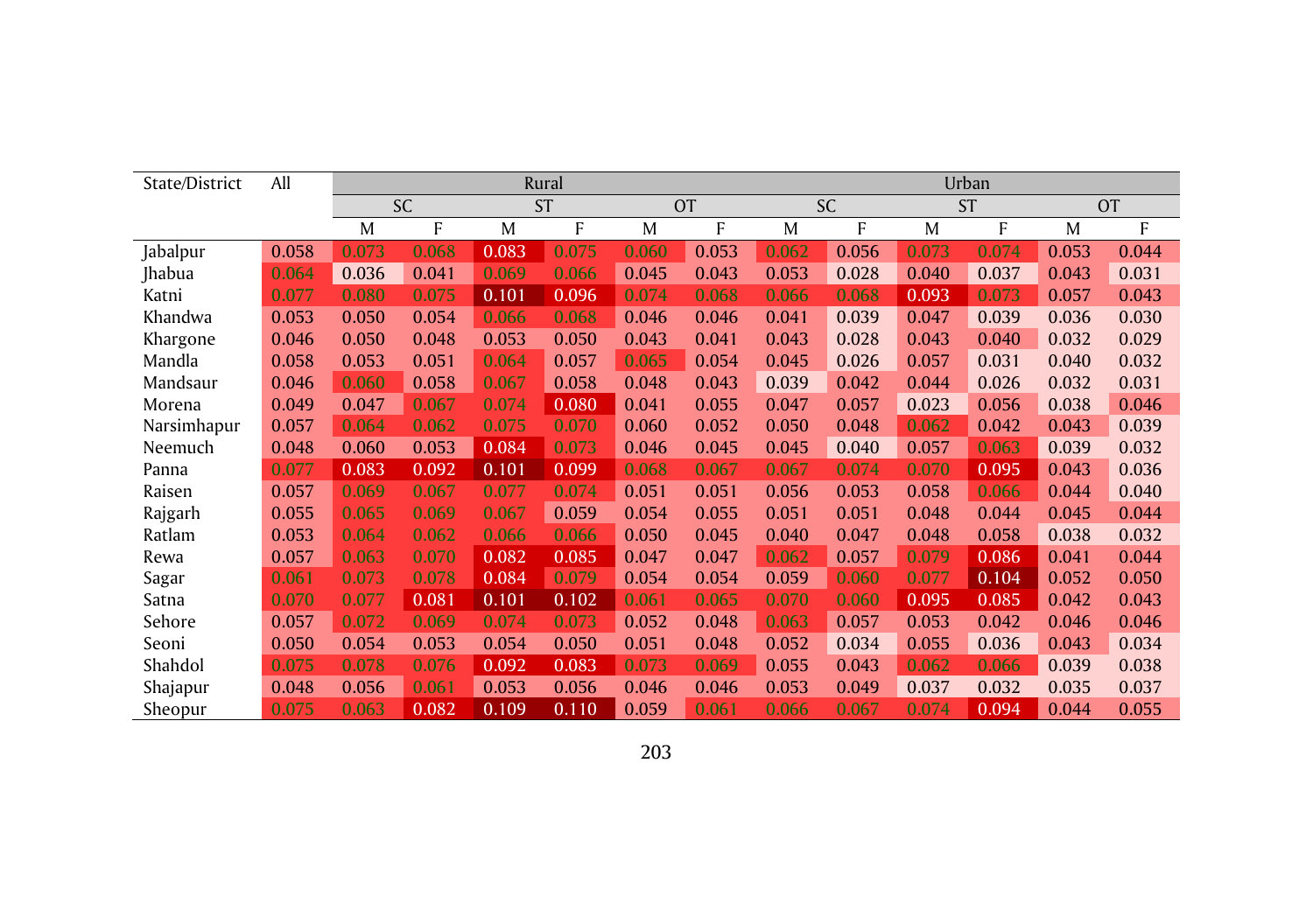| State/District | All   |       |           |       | Rural     |       |           |       |           |       | Urban     |       |           |
|----------------|-------|-------|-----------|-------|-----------|-------|-----------|-------|-----------|-------|-----------|-------|-----------|
|                |       |       | <b>SC</b> |       | <b>ST</b> |       | <b>OT</b> |       | <b>SC</b> |       | <b>ST</b> |       | <b>OT</b> |
|                |       | M     | F         | M     |           | M     |           | M     |           | M     | ь         | M     | F         |
| Shivpuri       | 0.068 | 0.068 | 0.074     | 0.107 | 0.1<br>14 | 0.057 | 0.063     | 0.050 | 0.064     | 0.077 | 0.094     | 0.038 | 0.044     |
| Sidhi          | 0.073 | 0.077 | 0.077     | 0.095 | 0.097     | 0.060 | 0.061     | 0.071 | 0.078     | 0.079 | 0.063     | 0.043 | 0.043     |
| Singrauli      | 0.081 | 0.088 | 0.080     | 0.096 | 0.095     | 0.074 | 0.073     | 0.080 | 0.074     | 0.091 | 0.080     | 0.056 | 0.045     |
| Tikamgarh      | 0.059 | 0.058 | 0.069     | 0.078 | 0.091     | 0.055 | 0.061     | 0.041 | 0.058     | 0.059 | 0.037     | 0.049 | 0.046     |
| Ujjain         | 0.043 | 0.054 | 0.058     | 0.051 | 0.049     | 0.044 | 0.043     | 0.041 | 0.038     | 0.053 | 0.028     | 0.033 | 0.035     |
| Umaria         | 0.077 | 0.072 | 0.073     | 0.092 | 0.087     | 0.065 | 0.065     | 0.069 | 0.057     | 0.069 | 0.080     | 0.046 | 0.050     |
| Vidisha        | 0.061 | 0.074 | 0.078     | 0.103 | 0.100     | 0.055 | 0.059     | 0.056 | 0.061     | 0.067 | 0.091     | 0.043 | 0.042     |

Figure 3: Heatmap of  $_5q_0$  in Madhya Pradesh, 2017 Source: Author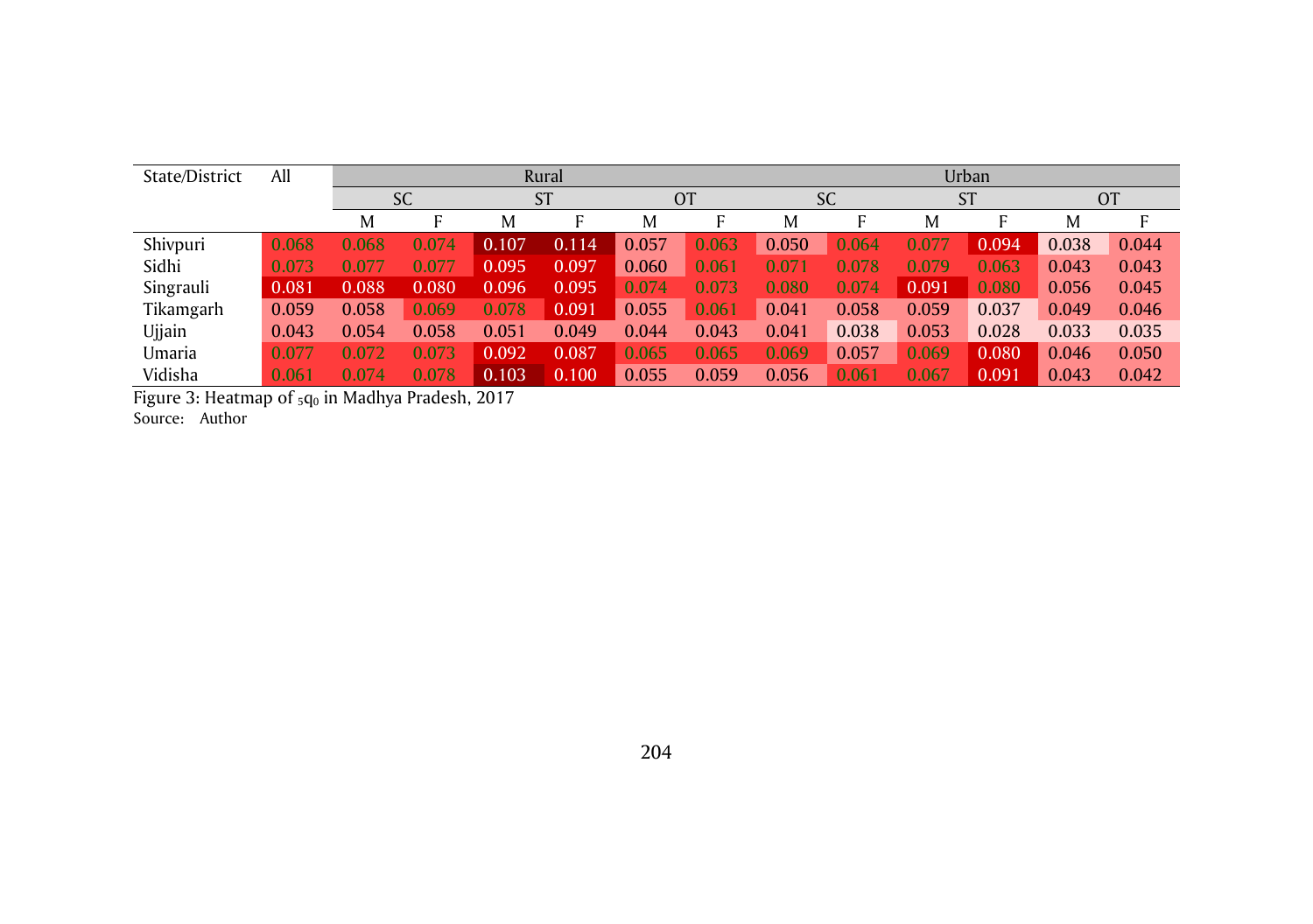The estimates of  $_5q_0$  presented in table 4 reveal very strong variation across the 600 mutually exclusive yet exhaustive population sub-groups of Madhya Pradesh. These variations are depicted more explicitly in the heat-map (Figure 3). These variations suggest that a decentralised district-based approach is required to address the challenge of exceptionally high risk of death in the first five years of life in Madhya Pradesh.

# **Conclusions**

In this paper, we have proposed a simple non-parametric data mining approach for estimating a demographic indicator at the local level on a recent date based on the past estimate of the demographic indicator at the local level usually available through the population census and the recent estimate of the indicator at higher administrative level available from some alternative source such as a survey. The approach has been used to estimate the most recent estimates of *5q0* in districts of Madhya Pradesh based on the district level estimates derived from the 2011 population census and the most recent estimate of *5q0* for Madhya Pradesh available through India's official sample registration system. The underlying assumption of the approach is that the pattern of variation in the *5q0* across districts and across different population subgroups within the district remain largely unchanged.

The approach proposed here is particularly suited in situations where estimates of the demographic indicator of interest is available on a regular basis at the aggregate level only but estimates of the demographic indicator below the aggregate local - level are available only at one or two points in time either through a population census using indirect techniques of demographic estimation or from some other source. The usefulness of the approach lies in its simplicity and the fact that most of the data required for the application of the approach can be readily generated from the existing sources which makes the approach time and cost effective. An advantage of the approach is that it is entirely data driven. It makes no assumption about the underlying structure of the data and, therefore, can easily handle skewed data or the data having outliers. This is important as the assumption of the normality in the variation in the demographic indicators is deviated frequently at the local level because of the influence of the local level factors in deciding the level of demographic indicators.

An advantage of the method proposed is that it provides recent estimates of the demographic indicator for different mutually exclusive sub-groups within the subpopulation (district). An important limitation of both sample registration system and the National Family Health Survey is that information available from these sources contribute little to within district diversity or inequality in the demographic situation. Assessment of the demographic diversity within the sub-population (district) is important from the perspective of development planning and programming and for monitoring and evaluating the impact of development efforts. The sample registration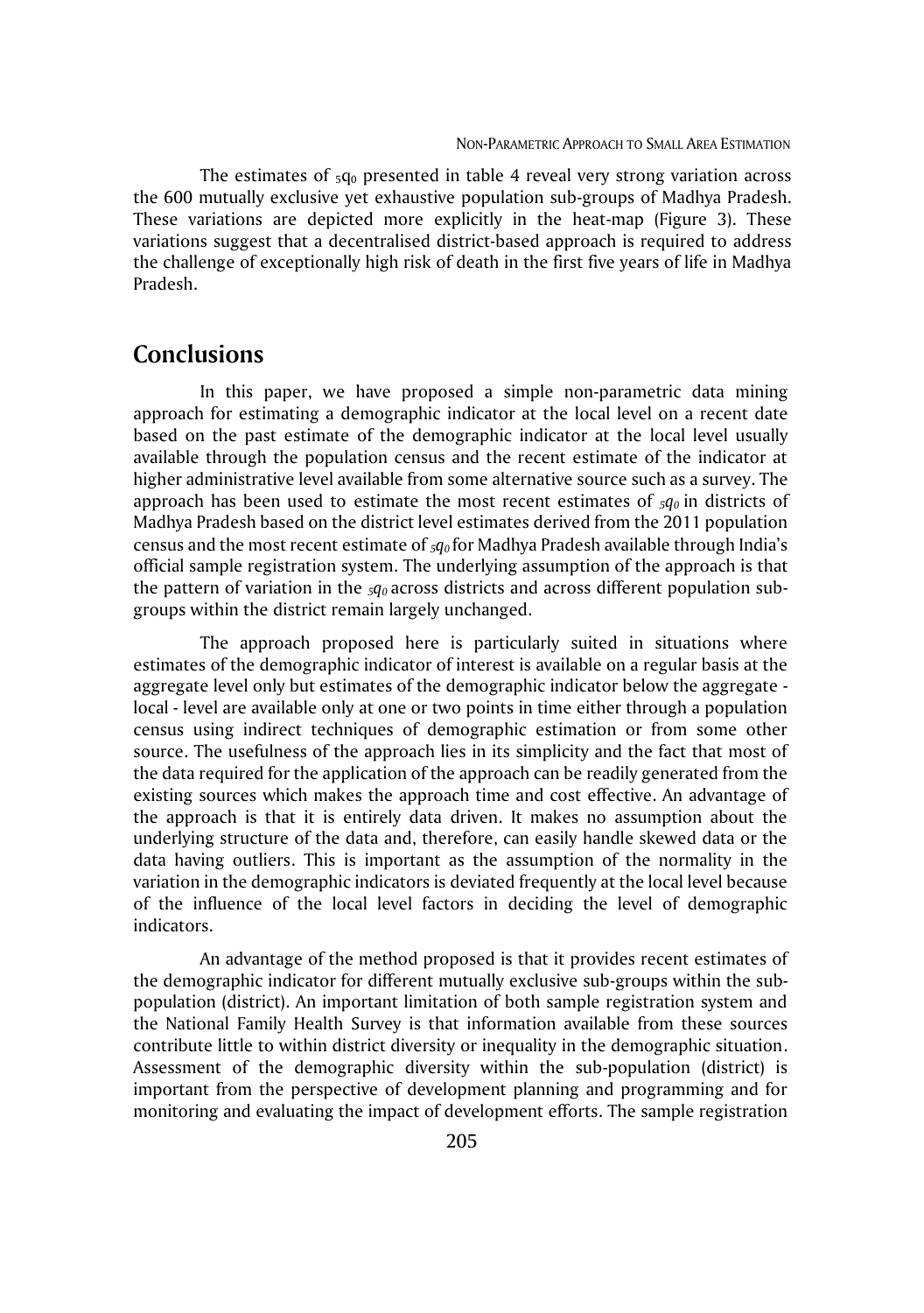system and the National Family Health Survey are not designed to provide information that reflects the demographic diversity within the sub-population (district).

The proposed method can constitute the basis for establishing a system of estimating demographic indicators at the sub-administrative area (district) level on a regular basis in India to meet the long-standing demand of annual estimates of district level demographic indicators for the most recent date for the purpose of decentralised population and development planning and programming at the local (district) level. At present, district level planning and programming for population and development activities in India largely remains either anecdotal or analogical because local level estimates of key population and development indicators are either not available or, if available, are outdated.

### References

- Australian Bureau of Statistics (2006) *A Guide to Small Area Estimation–Version 1.1*. Canberra, Australian Bureau of Statistics.
- Ahuja S (*no date*) Indirect estimates of district wise IMR and Under 5 mortality using 2011 census data - draft. New Delhi, National Health Systems Resource Centre.
- Asian Development Bank (2020) *Introduction to Small Area Estimation Techniques. A Practical Guide for National Statistics Office*. Manila, Asian Development Bank.
- Bhat PNM (1996) Contours of fertility decline in India: a district level study based on 1991 population census. In K Srinivasan (Ed) *Population Policy and Reproductive Health*. New Delhi, Himalaya Publishing Corporation.
- Chaurasia AR (2013) Social class and residential disparities in human development in Madhya Pradesh. *Indian Journal of Human Development* 7(2): 275-300.
- Elbers C, Lanjouw J, Lanjouw P (2003) Micro-level estimation of poverty and inequality. *Econometrica* 71(1): 355–364.
- Government of India (1969) *The Registration of Birth and Death Act 1969*. New Delhi, Ministry of Home Affairs.
- Government of India (1988) *Child Mortality Estimates of India*. New Delhi, Controller of Publications.
- Government of India (1989) *Fertility in India: An Analysis of 1981 Census Data*. New Delhi, Controller of Publications.
- Government of India (1997) District level estimates of fertility and child mortality and their interrelation with other variables. New Delhi, Registrar General and Census Commissioner of India. Occasional Paper 1 of 1997.